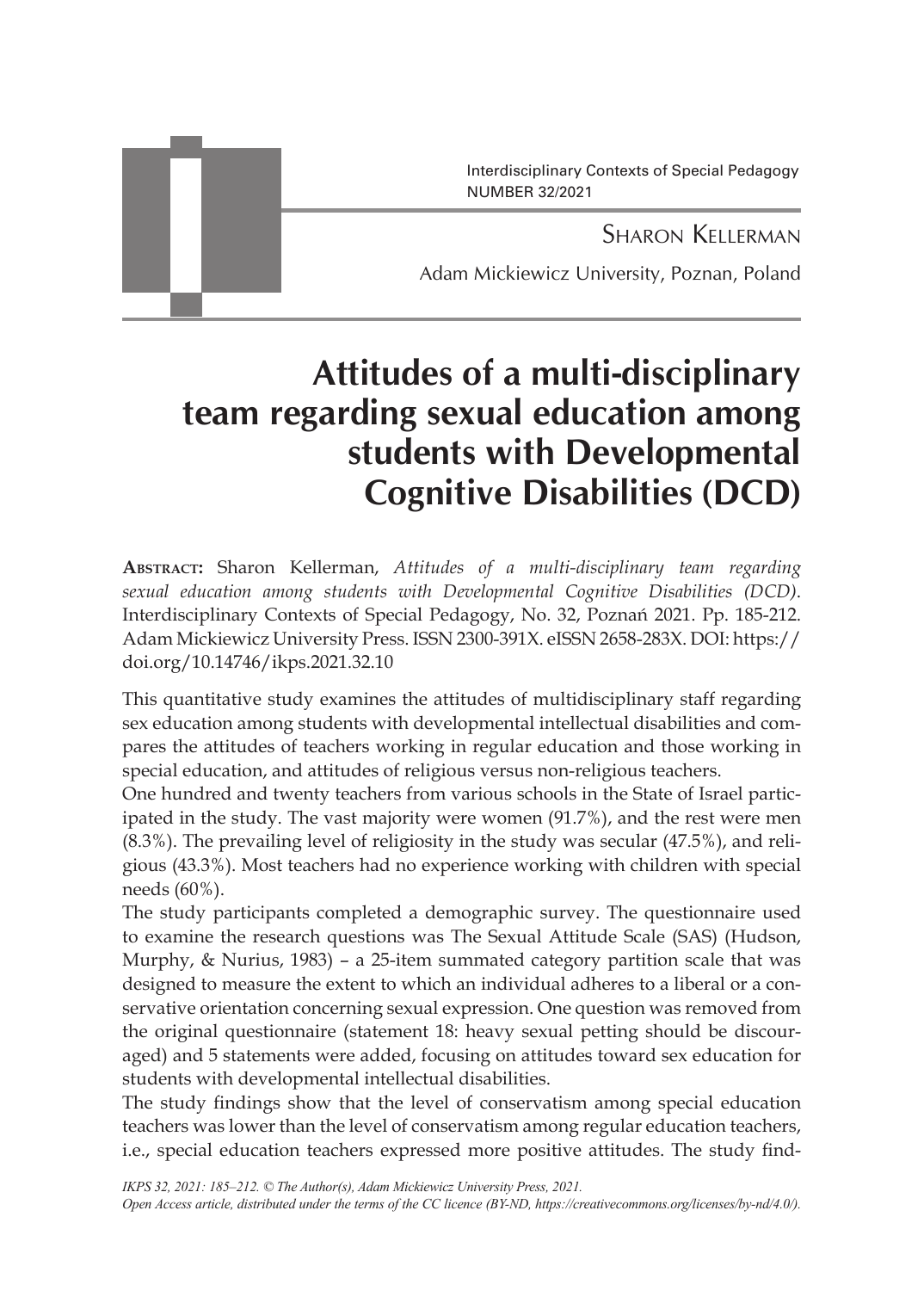ings show that the level of conservatism among religious teachers was higher than the level of conservatism among non-religious teachers, i.e., non-religious teachers expressed more positive attitudes. It was also found that there is a positive and significant relation between the seniority of teachers and their degree of conservatism: the more years of experience teachers had, the more negative were their attitudes regarding the sexual education of students with Developmental Cognitive Disabilities (DCD). In contrast, there was no significant connection between age and level of conservatism. The study also examined the relationship between the role of the teacher and his attitudes. The study reveals surprising findings that show that the highest degree of conservatism was found among teachers and counselors, then, among professional teachers, and finally, school therapists who demonstrated the lowest level of conservatism. This means that the most positive attitudes were among the paramedical caregivers and the more negative among the educators and counselors. These findings suggest that training is needed for teachers in regular education, and among religious teachers, who are more conservative concerning sex education for people with special needs. It was also found that there is a connection between the teacher's role and his attitudes, and that the teacher's discipline should be addressed in the training. Veteran teachers have shown more negative attitudes, which is why training, for both teaching students and young teachers, and especially to veteran teachers, has an impact on their attitudes towards sex education among people with special needs. This training, beyond the knowledge provided, will facilitate changes of social attitudes to another, more positive view, towards people with special needs.

**Key words:** sexual education, Developmental Cognitive Disabilities (DCD), attitudes, multi-disciplinary team members, sector

# **Introduction**

Sexual behavior is a normative part of human behavior. All humans have sexual needs, from birth to death. It is the inalienable and legal right of every human being, including people with special needs. Every person is a social-sexual creature and is therefore entitled to express and fulfill these social needs, as well as the sexual needs. Sexuality is a very complex issue for anyone, and specifically concerning people with Developmental Cognitive Disabilities, in which case addressing the issue is particularly problematic and sensitive. The bio-physical development of many people in special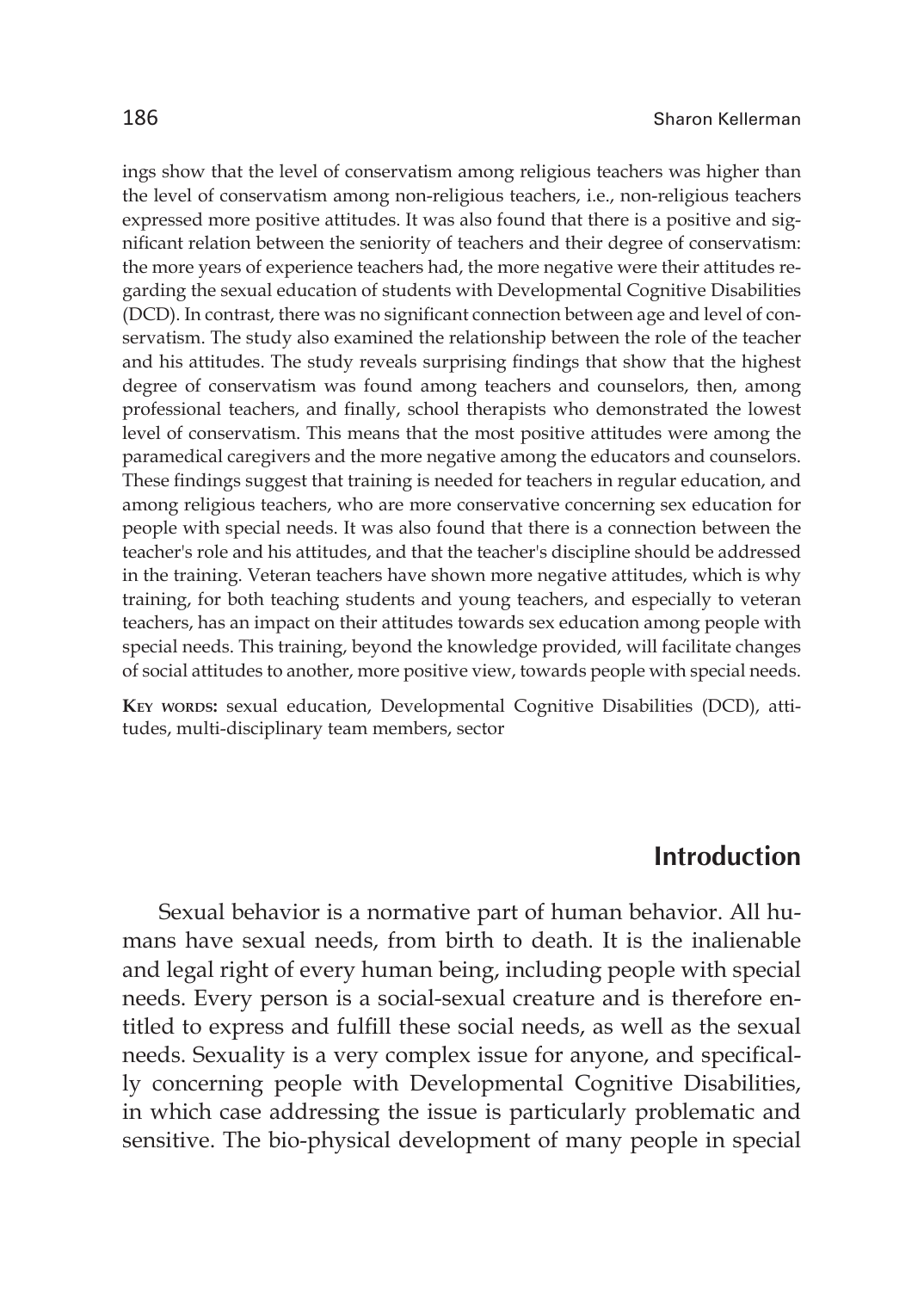education is congruent with their chronological age, while their cognitive development and emotional maturity are incongruent with physical development. This situation creates a real gap – increasingly growing over the years – between them and their peers in the general population. Without guidance and attention, this gap complicates the addressing of an issue which is, in itself, a difficult and complex challenge. This shows that even nowadays when awareness of the subject has greatly increased, many schools are still not adequately coping with social-sexual education. A significant part of the gap between the sexual education policy in Israel and its implementation in state schools stems from a lack of the following factors: appropriate training, acquisition of research-based and up-to-date knowledge, professional tools, skills, and competencies among those who are required to teach sexual education in the classrooms – the educators and the educational consultants. sexual education is a difficult task in regular education, and all the more so in special education. Sexual education is even more necessary for special education pupils. However, this need is often not addressed. In the proposed study, we examined the attitudes of multidisciplinary staff members regarding sexual education for pupils with Developmental Cognitive Disabilities. We compared the attitudes of teachers working in regular education to those working in special education and compared between religious and non-religious teachers.

## **Literature review**

## **The Israeli mainstream education system**

The complexity of Israeli society and its human diversity is reflected in the country's educational system. The educational system's heterogeneity is manifested in various facets of the structure and budgeting of the system, and the existence of many types of educational institutions tailored to the needs of different sectors. The structure of the educational system in Israel is usually described according to four main divisions: age, the legal status of the educa-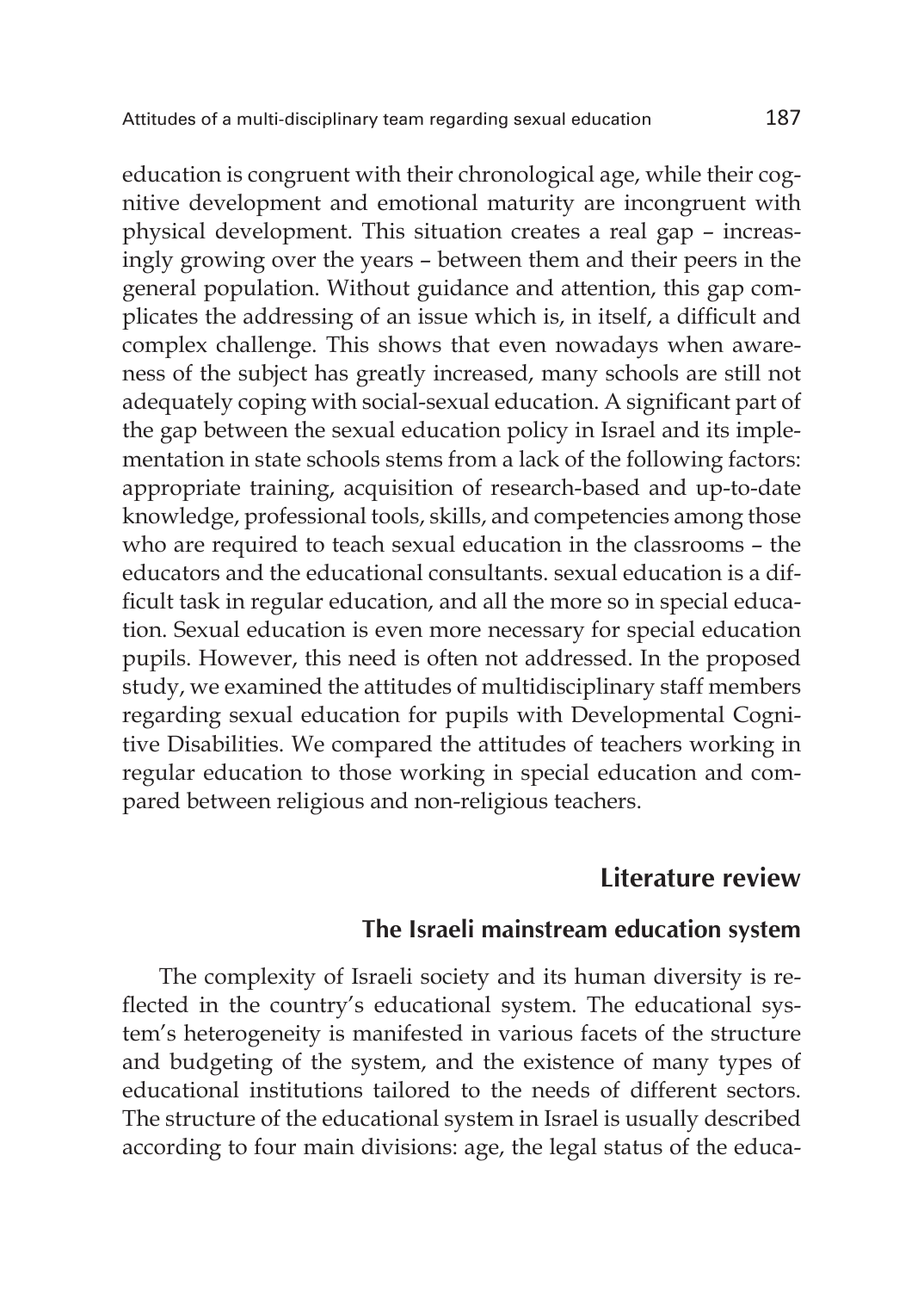tional institution, type of supervision, and sector<sup>1</sup>. The current study involved multidisciplinary teams from state, state religious, and special education schools.

## **Special education in Israel**

Pupils with special needs in Israel study in two main tracks: 58% (about 115,000) are integrated into the regular education system; the rest (42%) study in special education frameworks for pupils with various disabilities. The professional body through which the Special Education Act is implemented is called the Regional Education Support Center (*MATYA*). Every such center coordinates the support of children with special needs who attend institutions under its responsibility, in both regular and special education institutions. It provides various services – eg support of instruction and learning processes, pedagogic diagnosis, lending of equipment and aids, and para-medical treatments for special education pupils. The centers also develop additional services for the pupils. In addition, every center coordinates between the entities that provide services to children with special needs and works with ministries and municipalities as well. The center is a hub of professional knowledge for teachers, regarding a variety of disabilities<sup>2</sup>.

As mentioned, 42% of the pupils (about 80,000) attend special education institutions. These are special frameworks for special education pupils – special education kindergartens, special education schools, and special education classes in regular schools. Special education frameworks are designated frameworks for pupils with various disabilities.

<sup>1</sup> E. Weissblei, The Education System in Israel. Knesset Research and Information Center, 2013. [Hebrew]. https://fs.knesset.gov.il/globaldocs/MMM/21556b58 e9f7-e411-80c8-00155d010977/2\_21556b58-e9f7-e411-80c8-00155d010977\_11\_7137. pdf

<sup>2</sup> E. Weissblei, *Education for Children with Special Needs in Israel – Data and Key Issues*, The Knesset Research and Information Center, 2015. [Hebrew]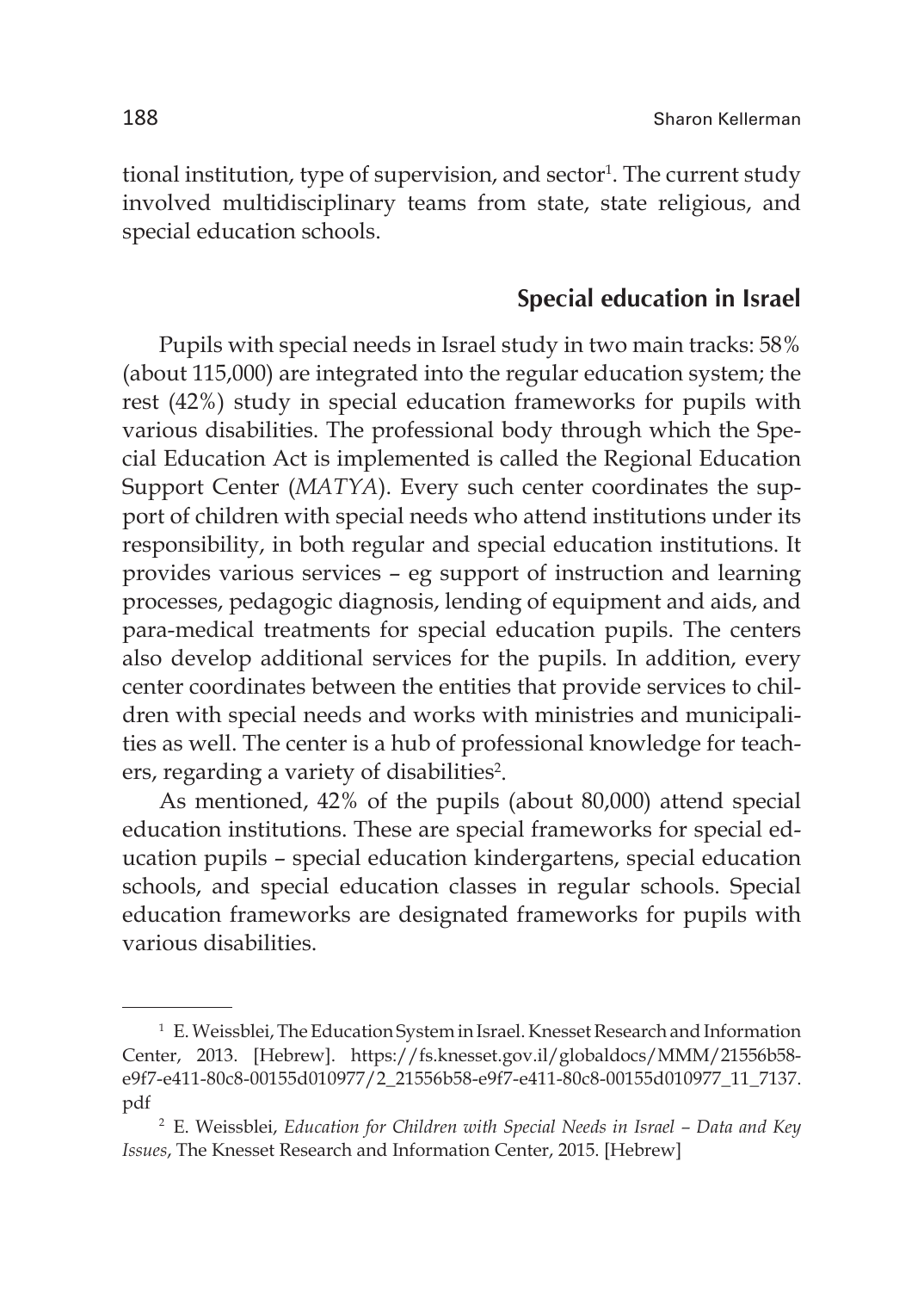The present study examined the attitudes of multidisciplinary staff concerning sex education. We will now review the term "sexual education."

## **Sexual education**

All sexual beings share the basis of one principle called , sexuality'. This concept includes the person's personality – his identity, sexual function, and behavior, his feelings, and the way he communicates with others. Therefore, sexuality is an essential trait that we have; it is an essential part of being humans. As such, one can claim that almost every human behavior includes a sexual aspect. Hence, sexuality is present in almost every human domain, and certainly in education (Harpaz, 2010).

Over the years, there have been many debates regarding the issue of sexuality in the Israeli educational system $^3$ , being a topic laden with values and moral issues<sup>4</sup> . For years, many sub-groups in Israeli society debated whether sex education should be taught and how. Disagreements arose due to the differences between those groups as well as temporal trends<sup>5</sup>. Part of the opposition stemmed from concern that exposing students to information about sex might arouse their curiosity and may even encourage them to realize their sexuality early in their lives<sup>6</sup>. Naturally, parents are expected to mediate sexual education issues for their children, as part of their role as educators<sup>7</sup> but studies have shown that only a hand-

<sup>3</sup> K. Arnan, *Life Skills for 5th-6th Grades: Skills, developmental and preventive issues for the state and state religious primary schools*, Maa'lot, 1995. [Hebrew]

<sup>4</sup> E. Firstater, Y. Lapidot-Berman, Sex education – why bother? The contribution of a course in human sexuality to teaching students, *Rav Gvanim: Mekhkar va'Siach, 16*, 81-53, 2018. [Hebrew]

<sup>&</sup>lt;sup>5</sup> N. Guvrin, Flowers, butterflies and bees: Sex education for children and youth in the Land of Israel, *Olam Katan, 3*, 82-66, 2007.

<sup>6</sup> K. Arnan, *Life Skills for 5th-6th Grades: Skills, developmental and preventive issues for the state and state religious primary schools*, Maa'lot , 1995. [Hebrew]

<sup>7</sup> S. L. Finan, Promoting healthy sexuality: guidelines for infancy through preschool, *The Nurse Practitioner*, *22*(10), 79-80, 1997.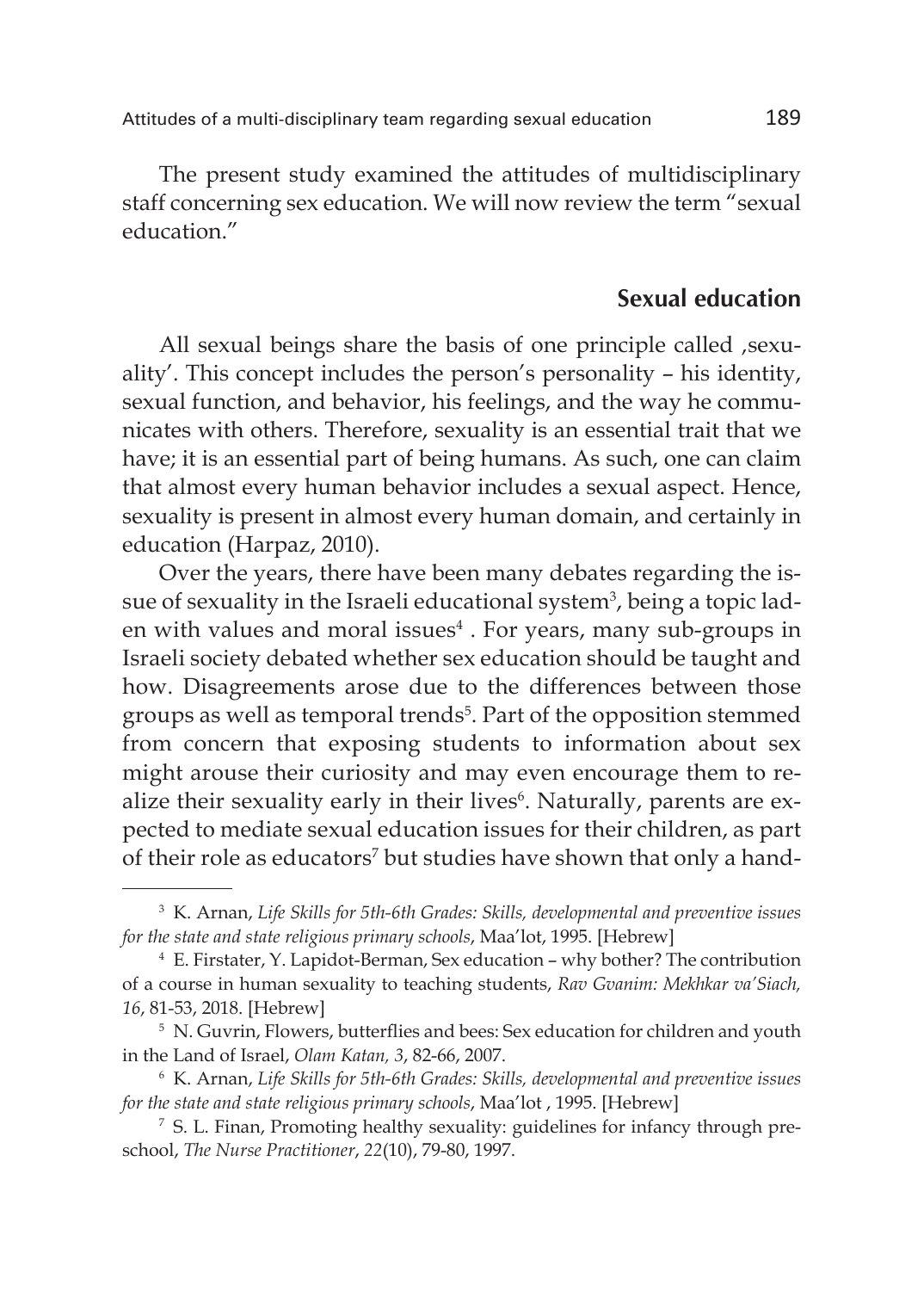ful of parents talk to their children about it; moreover, it is found that parents' disregard of sexual education and the educational system's reluctance, may lead to violent sexual behavior among students. Therefore, it is all the more important to address education to sexuality in this current era, in which there are far-reaching changes in the traditional family structure, in accepted sexual identity and gender roles, and increased exposure to information and content through the media $^{\rm 8}$  . Since sexuality is a significant component in human identity, educational processes have an impact on its evolvement and hence the importance of sexual education. In most of the Western world, there is a consensus that sex education should be part of the curriculum, addressing a wide range of topics such as anatomy, physiology, gender identity, sexual orientation, STD prevention, and contraception. Addressing those aspects may impart knowledge and shape attitudes among young people $^{\circ}$  . For sex education to be optimal and productive, and reduce dangerous sexual behaviors such as disease transmission, unwanted pregnancies, and abusive sexual cases, it must be delivered to students by a team of professionally trained teachers. Lack of training, lack of knowledge, or incorrect knowledge can lead to erroneous programs and even to disturbances in sexual image and functioning. Alternatively, competent educational staff can bring about a real change in students' perceptions<sup>10</sup>.

Sex education should include more than sexuality information and Q&A. Learning sex education should be held in a safe and enabling environment that will have the best impact in the long run as well. Children will thrive when teachers and parents support their sexual development, and when adults they will provide knowledge-

<sup>8</sup> E. Weissblei, *Sex education in the education system.* Knesset Research and Information Center,2010, ttps://www.knesset.gov.il/mmm/data/pdf/m02462.pdf

<sup>9</sup> E. Firstater& Y. Lapidot-Berman, Sex education – why bother? The contribution of a course in human sexuality to teaching students, *Rav Gvanim: Mekhkar va'Siach, 16*, 81-53,2018. [Hebrew]

<sup>10</sup> K. Kukulu, Gürsoy, E., & Sözer, G. A. Turkish university students' beliefs in sexual myths, *Sexuality and Disability*, *27*(1), 49-59,2009.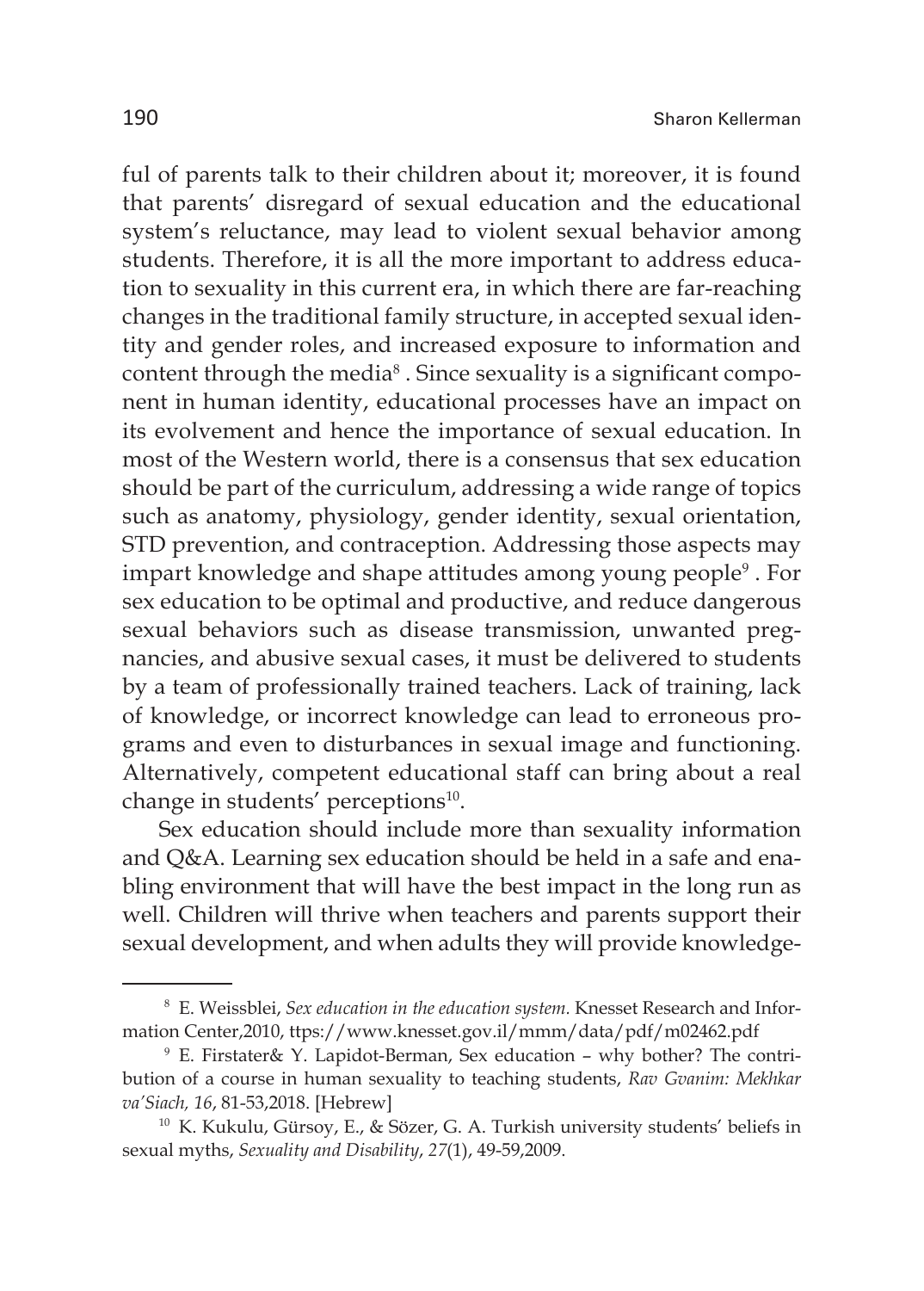able responses to their questions and behaviors. By creating a reality where appropriate responses are provided, children are more likely to develop a healthy sense of sexuality<sup>11</sup>.

## **Sexual education in Israel**

The Israeli Ministry of Education is currently the entity in charge of sexual education in schools through the unit for education for sexuality, relationships, and family life in the counseling psychological service. The program is taught in elementary and middle schools as part of the "Life Skills" classes. The programs' implementation in schools is partial and the unit does not have supervisory or enforcement powers. In addition, there is no compulsory program in high schools and kindergartens. The sex education classes are delivered by the educators under the guidance of the educational counselors; however, some teachers feel uncomfortable addressing those contents and therefore the educational counselor takes over the task. If there is no counselor, the teachers are responsible for delivering the subject. The program is adapted in various ways to both the state-religious sector and the state sector, while the discourse on sexuality in Ultra-Orthodox institutions is completely absent. In addition to the Ministry of Education, the Ministry of Health also takes part in school sexual education through public health nurses. However, the subject is discussed within a single session, in the 6th grade. Studies have shown that most students did not receive sex education at all, or engaged in the subject at school for a limited number of hours. Moreover, it was found that sex education usually provides an adhoc response to a specific event, views it as threatening, and does not address questions that concern teens<sup>12</sup>.

<sup>&</sup>lt;sup>11</sup> M. Sciaraffa & T. Randolph, "You want me to talk to children about what?": Responding to the subject of sexuality development in young children, *YC Young Children*, *66*(4), 32.

<sup>12</sup> E. Weissblei, (2010), *Sex education in the education system,* Knesset Research and Information Center, 2011. https://www.knesset.gov.il/mmm/data/pdf/m02462. pdf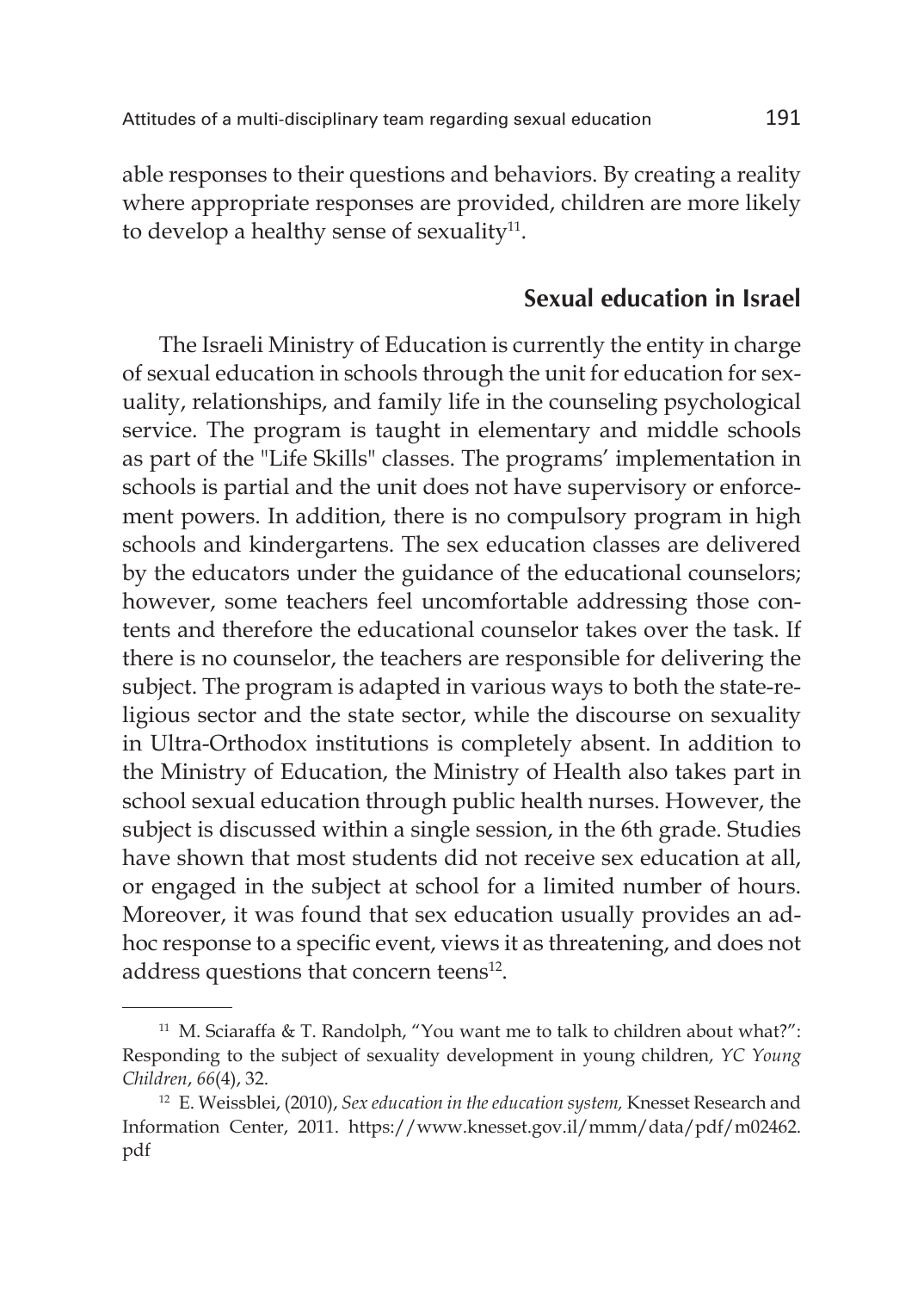# **Sexual education for students with Developmental Cognitive Disabilities (DCD)**

For years, people with cognitive-developmental developmental disabilities were considered asexual – people who do not need satisfying sexual relations with others. Individual rights to sexuality, which is essential to human health and quality of life, were denied. Moreover, the public had old-fashioned views on the sexuality of people with developmental disabilities and retardation.

In 2002, the American Association on Mental Retardation determined that people with intellectual disabilities and developmental disabilities have rights regarding their sexuality: they have the right to sexual expression according to their age; they must be provided with information that enables informed decisions, including sexual social education on topics such as safe sex, sexual orientation, sexual exploitation, and STDs. They are entitled to protection against sexual abuse, as well as against physical, sexual, and emotional exploitation.

In the State of Israel, the Unit for Sexuality, Relationships and Family is responsible for sexual education in special education. National and district instructors who are responsible for the social and sexual education in special education, help to integrate the topic into the core curriculum of special education. The core curriculum binds all special education frameworks. The studies included in the core curriculum encompass preparation for life as well. This field includes social life in the community, the labor market, recreation culture, use of community services, health, and personal hygiene, social-sexual education, family life, living and housing in the community, being careful, and road safety.

 In 2007, the department of educational programs and the department of special education in the Ministry of Education issued a guide to special education staff members: "Towards sexual maturity – aspects of sexual education in social outlook"13. The goals

<sup>13</sup> Y. Lachover, & R. Argaman, *Towards Sexual Maturity – Aspects of Sex Education from a Social Perspective, A Guide for Special Education Teams*, Maa'lot, 2007. [Hebrew]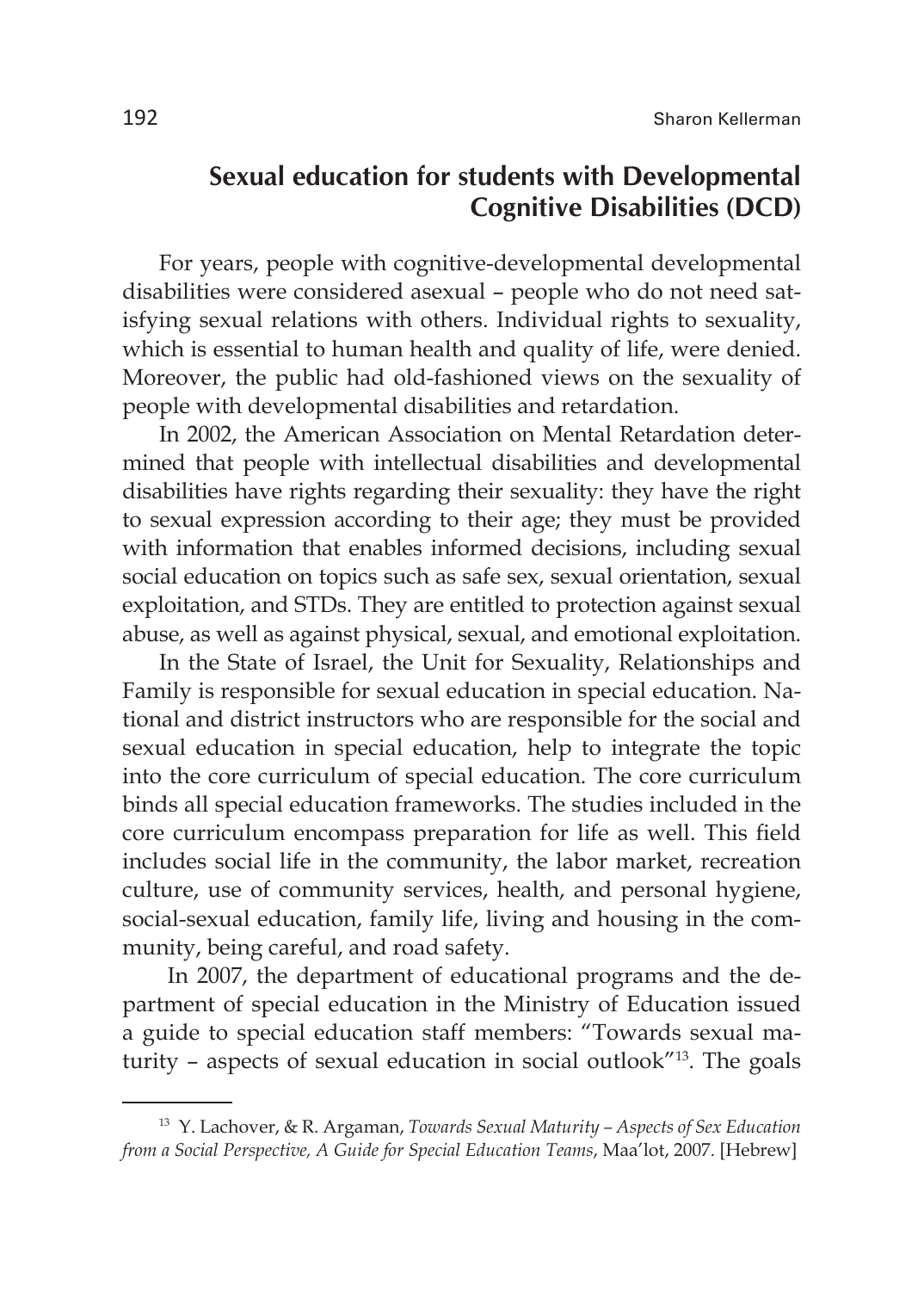of the guide are to increase awareness regarding the importance of sexual education; to expand general knowledge; to present the need for systemic intervention in teaching the subject; to help plan the instruction for adolescents and young adults, and to propose a work plan for developing sexual awareness and assertiveness.

In the past ten years, there is evidence that many special education schools have been addressing this important issue, and have been writing curricula for the social education system that are adapted to the characterization of the pupil population and their level of development and chronological age. Studies indicate a great willingness of teacher trainees to teach social-sexual education and relate to sexual and gender diversity. At the same time, most of them report that they have not received adequate training to address all aspects of sexual education and provide a professional response that is tailored to the needs of the pupils<sup>14, 15, 16, 17</sup>

# **Attitudes regarding sexual education among people with Developmental Cognitive Disabilities (DCD)**

Sexuality and disability are two taboo issues in Western societies. Combining them challenges myths of areas considered "natural"18 . Over the years, social attitudes regarding the sexuality of people with developmental disabilities have been extreme, including avoidance

<sup>14</sup> K. Zamir, *Education is stepping out of the closet: teachers' attitudes in Israel towards homosexuality and their willingness to address the subject in the classrooms***,** [Unpublished M.A Thesis], Tel Aviv University, 2003. [Hebrew]

<sup>15</sup> A. Brosh, *Awareness, knowledge and willingness to deal with sex education in school among teaching students, Research report*, Mofet Institute, 2007, [Hebrew]

<sup>16</sup> M. Assoulin and H. Barnea, *Survey on Operating Programs in Sex Education and Family Life Education, Ministry of Education, Pedagogical Administration*, 2002, [Hebrew]

<sup>&</sup>lt;sup>17</sup> A. Forer-Eilam, "And I did not know if I had the tools at all to help her deal with it or to share this big secret": attitudes of educational counselors in Israel towards gay and lesbian students, [Unpublished M.A. Thesis], The Hebrew University of Jerusalem, 2012, [Hebrew]

<sup>&</sup>lt;sup>18</sup> T. Sanders, T, The politics of sexual citizenship: commercial sex and disability, *Disability & Society*, *22*(5), 439-455, 2007.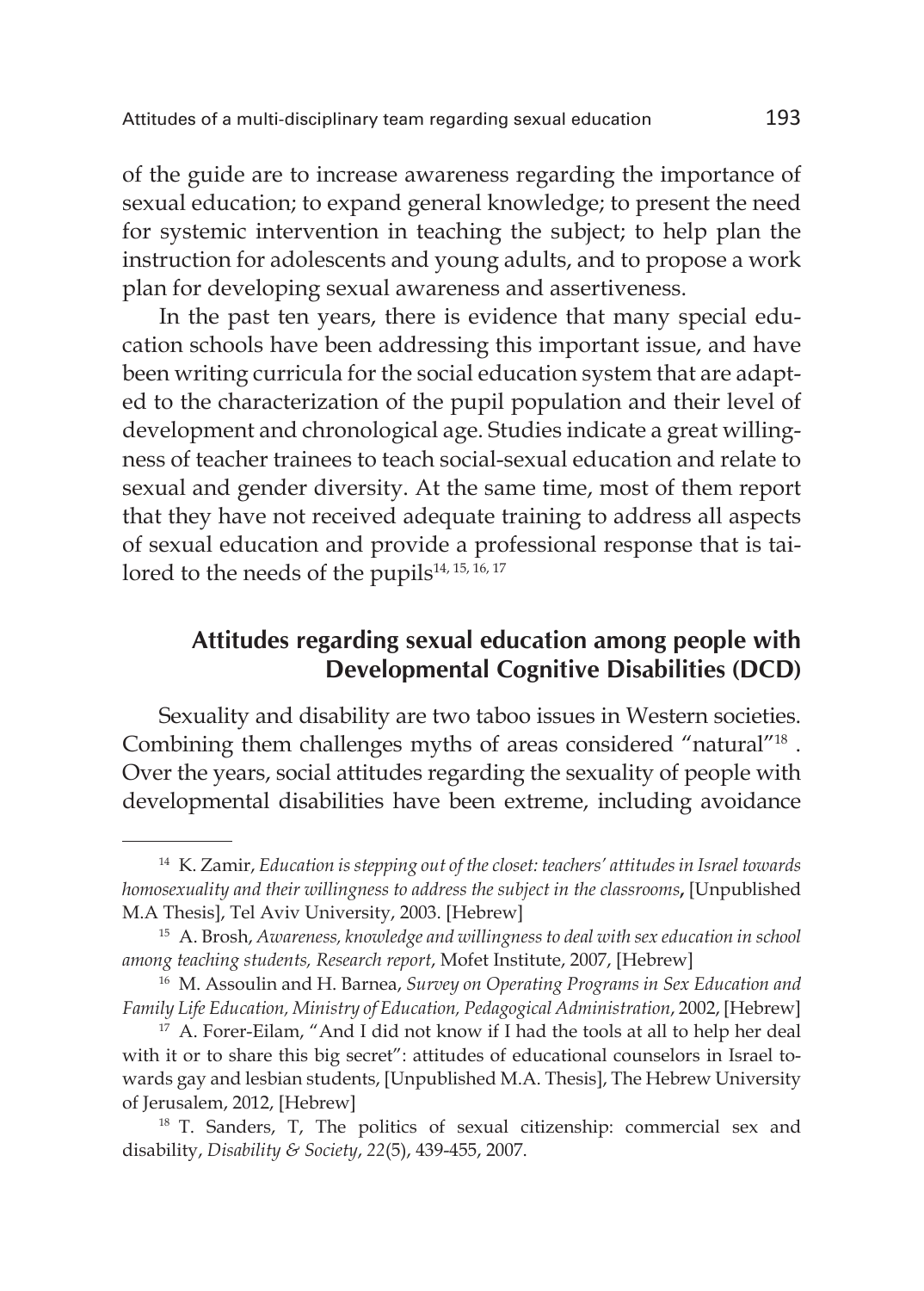attitudes that see a person with developmental disabilities as a child in an adult body with no interest and needs in the sexual-social area; approaches that view them as people who do not understand their sexuality and as potential victims of exploitation and abuse; perceiving of their sexuality as disturbed, uncontrollable and dangerous. These perceptions led to sexual repression, restrictions, and legislation that prevented opportunities for adapted education and respectful conditions for the fulfillment of sexual-social needs $19, 20, 21$ .

Attitudes regarding sexuality have been a decisive factor in excluding people with CDD from the community. Furthermore, in various countries, they have led to the enactment of laws that allow massive coerced sterilization of people with CDD as well as the prevention of expression and sexual contacts between people with CDD, and between people with no disabilities and those with CDD2223. These actions were taken to:

- A. Prevent the possibility of pregnancy and the birth of other children with CDD.
- B. Suppress the expression of sexual needs, for fear of child sexual abuse.
- C. Protect them from sexual exploitation and abuse situations. $24,25$

<sup>&</sup>lt;sup>19</sup> R. Wright, Young people with learning disabilities and the development of sexual relationships, *Mental Health and Learning Disabilities Research and Practice, 8*(1), 2011.

 $20$  W. Kempton & E. Kahn, Sexuality and people with intellectual disabilities: A historical perspective, *Sexuality and Disability*, *9*(2), 93-111, 1991.

<sup>&</sup>lt;sup>21</sup> M. Box & J. Shawe, The experiences of adults with learning disabilities attending a sexuality and relationship group: "I want to get married and have kids", *Journal of Family Planning and Reproductive Health Care*, *40*(2), 82-88, 2014.

<sup>22</sup> R. King & D. Richards, Sterilization and birth control. In D. Griffiths, D. Richards, P. Fedoroff, & S. L. Watson (Eds.), Ethical dilemmas: Sexuality and developmental disability, NADD Press. 227-254, 2002.

<sup>&</sup>lt;sup>23</sup> I. Grenon & J. Merrick, Intellectual and developmental disabilities: eugenics, *Frontiers in Public Health*, *2*, 201, 2014

<sup>&</sup>lt;sup>24</sup> M. G. Gunn,. Sexual rights of mentally handicapped, Division of Legal and Criminological Psychology of BPS, 1986.

<sup>25</sup> A. F. Tredgold K. SoddyR.F. Tredgold & E.W. Dunkley, *Textbook of Mental Deficiency (subnormality): By RF Tredgold and K. Soddy, with the Assistance of EW Dunkley [et Al.]*, Baillière, Tindall, and Cox, 1963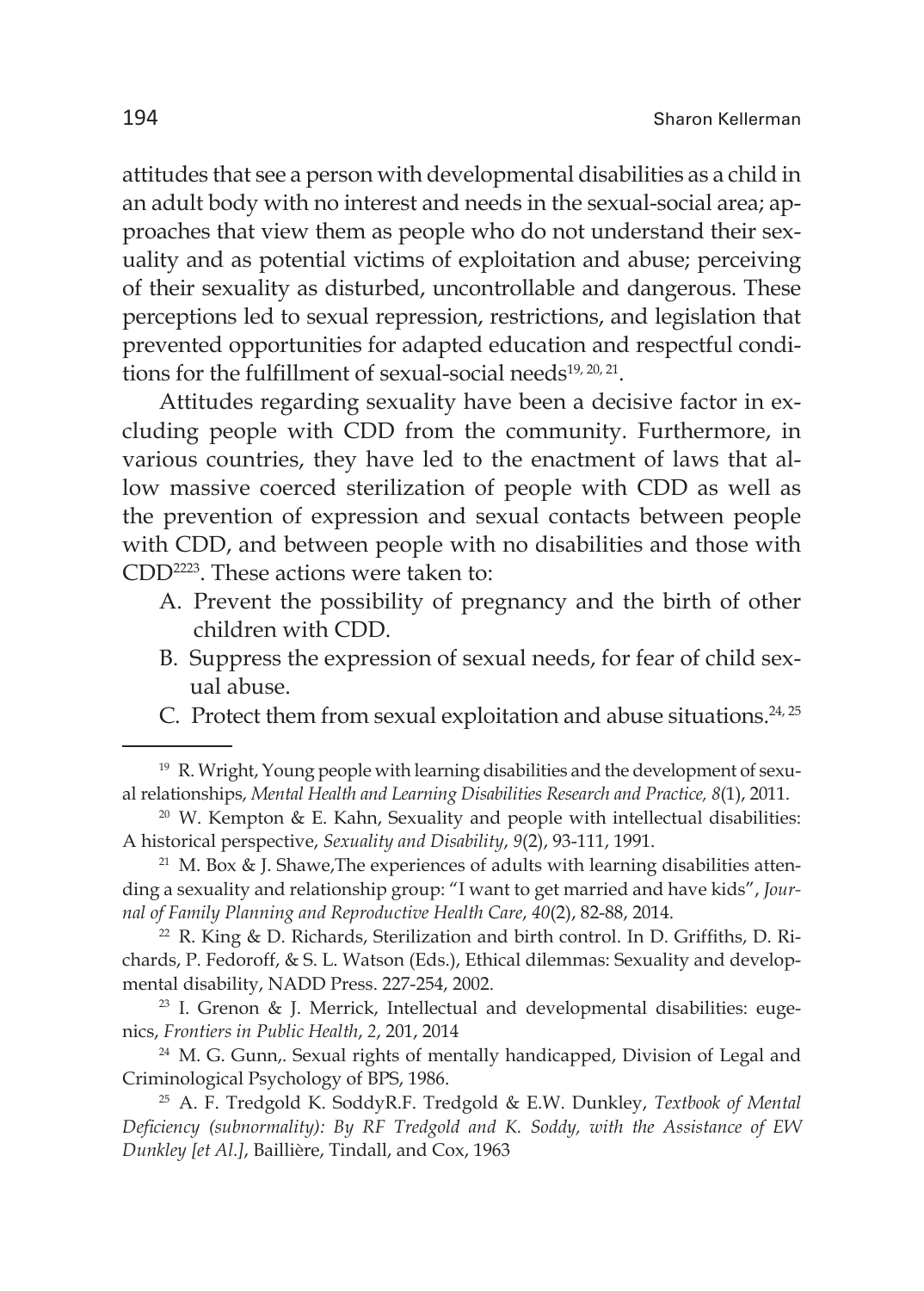In the late 1960s, with the development of genetics and rehabilitation, and the shift from the medical model to social models and the development of the normalization philosophy and community approach, there was a gradual recognition of the rights of people with disabilities. In the 1970s, the social attitude toward the sexuality of people with disabilities gradually changed, and the philosophy of normalization led to the development of a "sexual normalization" approach – i.e. recognition of the basic right to sexual expression. In the 1980s, the self-advocacy movement argued that legitimacy for sexuality was insufficient and that assistance in meeting these needs should be provided. Since then, consistently and gradually, we have witnessed a development in the sexual-social field. Although historical attitudes and approaches are now more enabling, there is still a complexity of attitudes regarding the relationship between sexuality and CDD, and a great deal of influence on the creation of responses and conditions that will allow the realization of sexuality in an appropriate manner $26$  This area, unlike others, evokes various feelings among family members and staff: anxiety, caution, responsibility, rejection, threat, fear of abuse, unwanted pregnancies, inappropriate sexual behavior, unrealistic expectations, disappointment, frustration, and uncertainty about the future<sup>27</sup>. There are still many myths about the connection between sexuality and CDD, and perceptions of the sexuality of people with CDD are more conservative compared to people with no disabilities. Nissim28 mentions nine main myths that nurture these attitudes: people with disabilities are asexual (lacking sexuality); people with disabilities are children inside an adult body and therefore need protection from contact with others; people

<sup>&</sup>lt;sup>26</sup> G. di Giulio, Sexuality and People Living with Physical or Developmental Disabilities: A Review of Key Issues, *Canadian Journal of Human Sexuality*, *12*(1), 2003.

 $27$  R. Aloni, Sexual therapy of people with mental retardation, In A. Duvdevani et al., (Eds.), *Parenting and Developmental Disabilities in Israel*, pp. 151-163, Magnes, 1998. [Hebrew]

<sup>28</sup> D. Nissim, Social attitudes towards the sexuality of the mentally retarded person. *Issues in Special Education and Rehabilitation, 13*(1), 44-49, 1997, [Hebrew]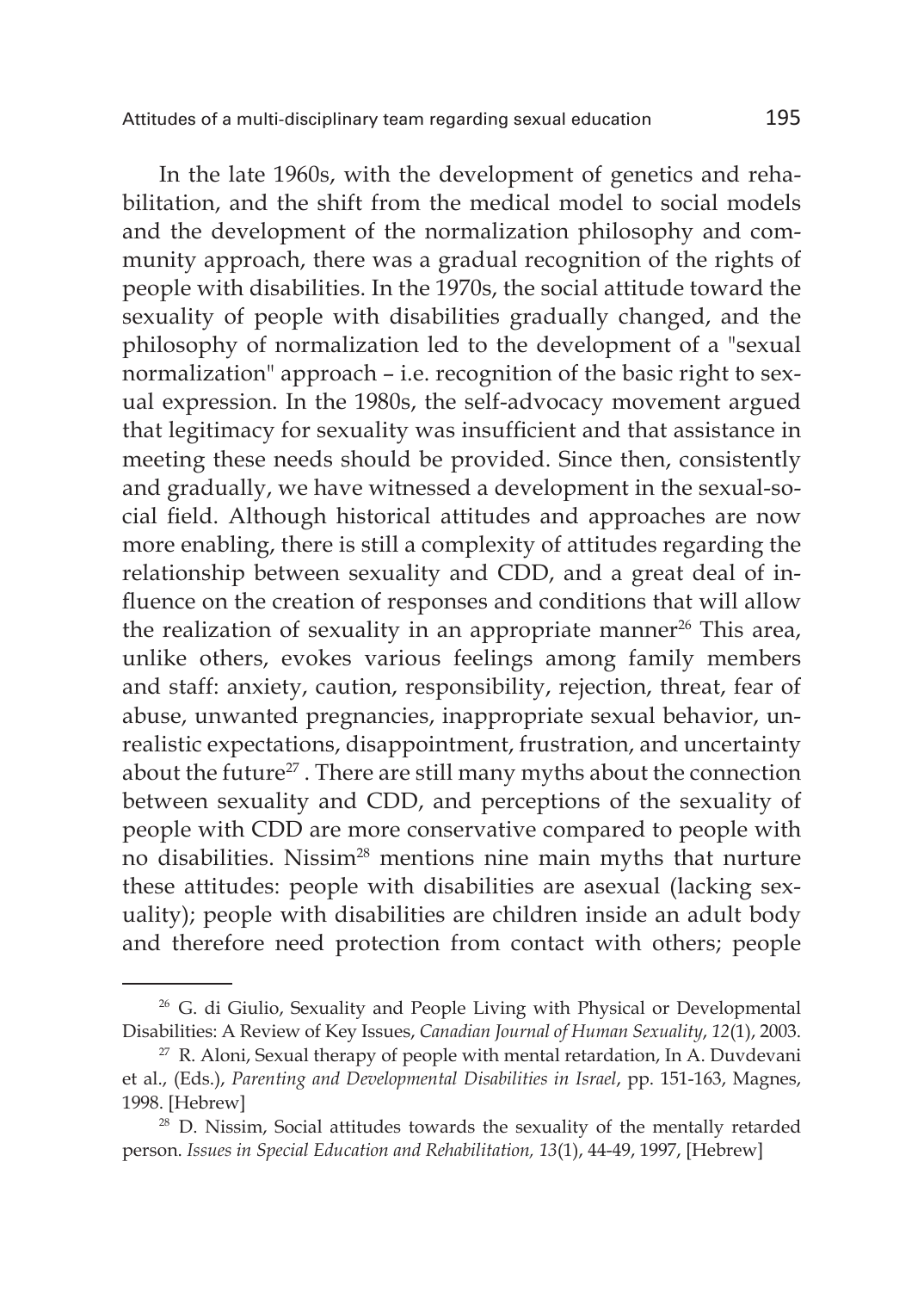with disability have increased, uncontrollable sexual urges; people with disabilities cannot reach sexual satisfaction; sexual problems of people with disabilities are a result of their disability; people with disabilities give birth to children with disabilities, so any possibility of sexual contact should be avoided, using birth control; disabled people should maintain social and marital relationships only with other disabled people; people without disabilities who contact people with disabilities have problems; parents of children with disabilities are not interested in providing sexual education to their children. Developments in the field reinforce the importance of a systemic approach and the connection between environmental attitudes to the development of responses and the sexual behavior of people with CDD. For example: believing that people with CDD do not control their sexual urges may be strengthened if the individual does not have privacy moments or does not learn the concept of privacy and therefore he will manifest sexual behavior in socially inappropriate ways. His sexual behavior will reinforce the belief that he or she does not control sexual urges and therefore s/he should be restricted and prevented from expressing his or her sexuality<sup>29</sup>. Public discourse often ignores the sexuality of people with disabilities. They are subject to infantilization, especially those perceived as "dependent," and are considered emotionless and sexually incapable, similar to children<sup>30, 31</sup> (; Brown, 1994; Rogers, 2010; Shakespeare et al., 1996; Shildrick, 2007; Tepper, 2000).

The sexuality of people with disabilities has two levels of social discourses: The first is the discourse on the relative vulnerability of people with disabilities, especially women and children, to sexual abuse (Schaaf, 2011; Shildrick, 2007; Tepper, 2000).

 $29$  W. Kempton & E. Kahn, Sexuality and people with intellectual disabilities: A historical perspective, *Sexuality and Disability*, *9*(2), 93-111, 1991.

<sup>30</sup> H. Brown, 'An ordinary sexual life?': A review of the normalization principle as it applies to the sexual options of people with learning disabilities, *Disability & Society, 9*(2), 123-144, 1994.<br><sup>31</sup> S. Bonnie, Disabled people, disability and sexuality, *Disabling barriers-Ena-*

*bling Environments*, *19*, 124-132, 2004.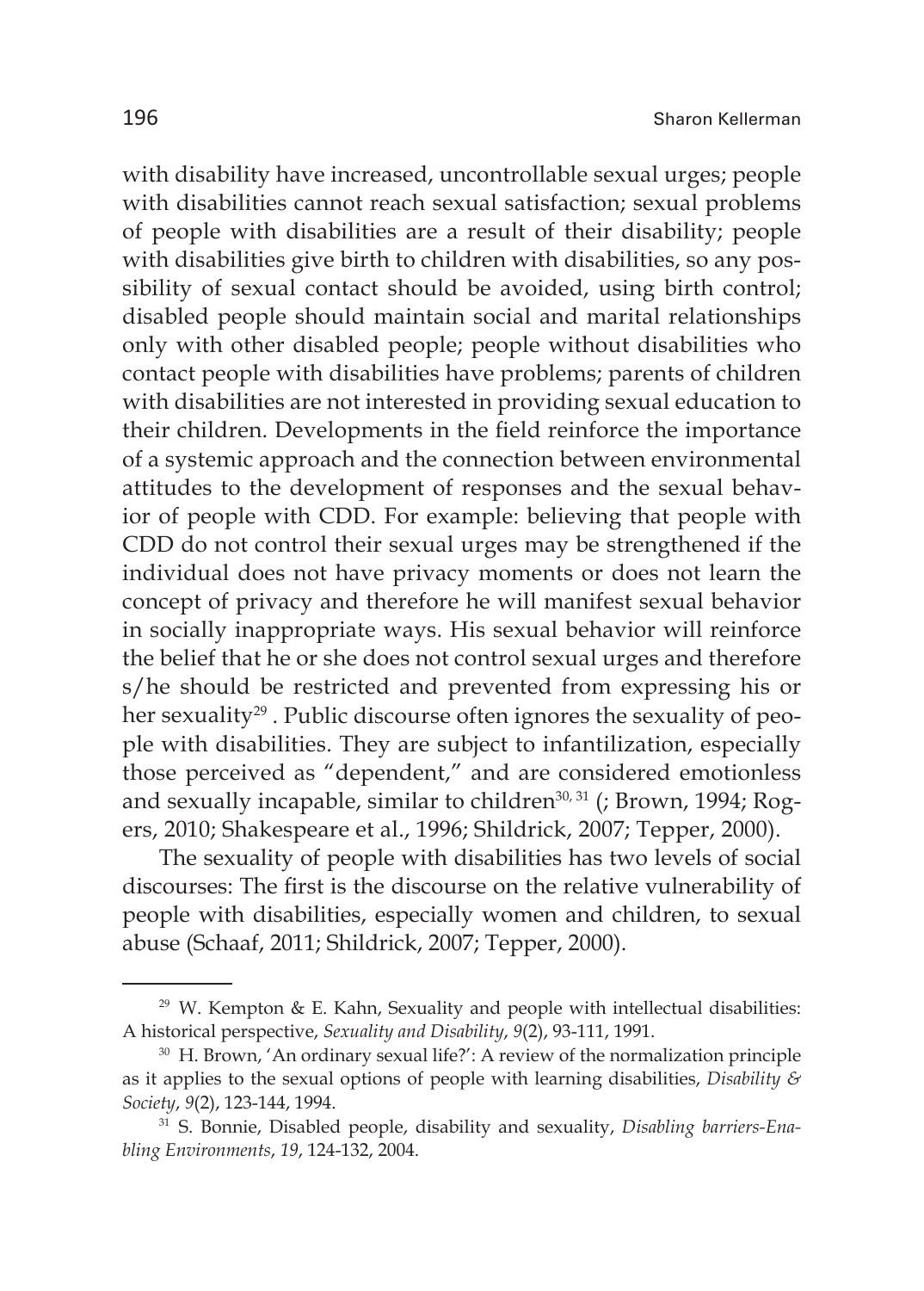The second is the perception of sexual expressions of people with disabilities as aggressive, abnormal, or disgusting (Brown, 1994; Bonnie, 2004; Lyden, 2007; Shakespeare et al., 1996; Shildrick, 2007).

It is evident that all over the world, sex education programs for people with disabilities deal primarily with the negative aspects of human sexuality rather than sexual pleasure and sexuality as part of relationships. The social context that silences, distorts or downgrades the value of sexuality of people with CDD causes many of them to internalize these attitudes, negatively affecting their selfworth (di Giulio, 2003; Shildrick, 2007; Tepper, 2000), sometimes causing them to avoid intimacy (Yoshida, 2004).

# **Methodology**

#### **Participants**

The current study involved 120 teachers from various schools in Israel. The vast majority were women  $(N = 110, 91.7%)$  and the rest were men ( $N = 10, 8.3\%$ ). The mean age of participants was 38.06 (SD = 9.04). The youngest teacher was 23 years old and the oldest was 68 years old. The mean years of seniority were 11.01 (SD = 8.36). The teacher with the longest seniority has been working in the education system for 38 years and the youngest has been working there for only one year. "classroom educator" was the most prevalent role  $(N = 41, 34.2\%)$ followed by "subject teacher" ( $N = 30$ , 25%) and "therapist" ( $N = 30$ , 25%). Almost all female participants were married (N = 101, 84.2%). The more common levels of religiosity in the study were "secular"  $(N = 57, 47.5%)$  and "religious"  $(N = 52, 43.3)$ . In addition, the majority of teachers had no experience in working with children with special needs (N = 72, 60%) compared with those who did (N = 48, 40%).

#### **Data collection methods**

The present study combines quantitative research with qualitative research. In the quantitative part, participants completed a ques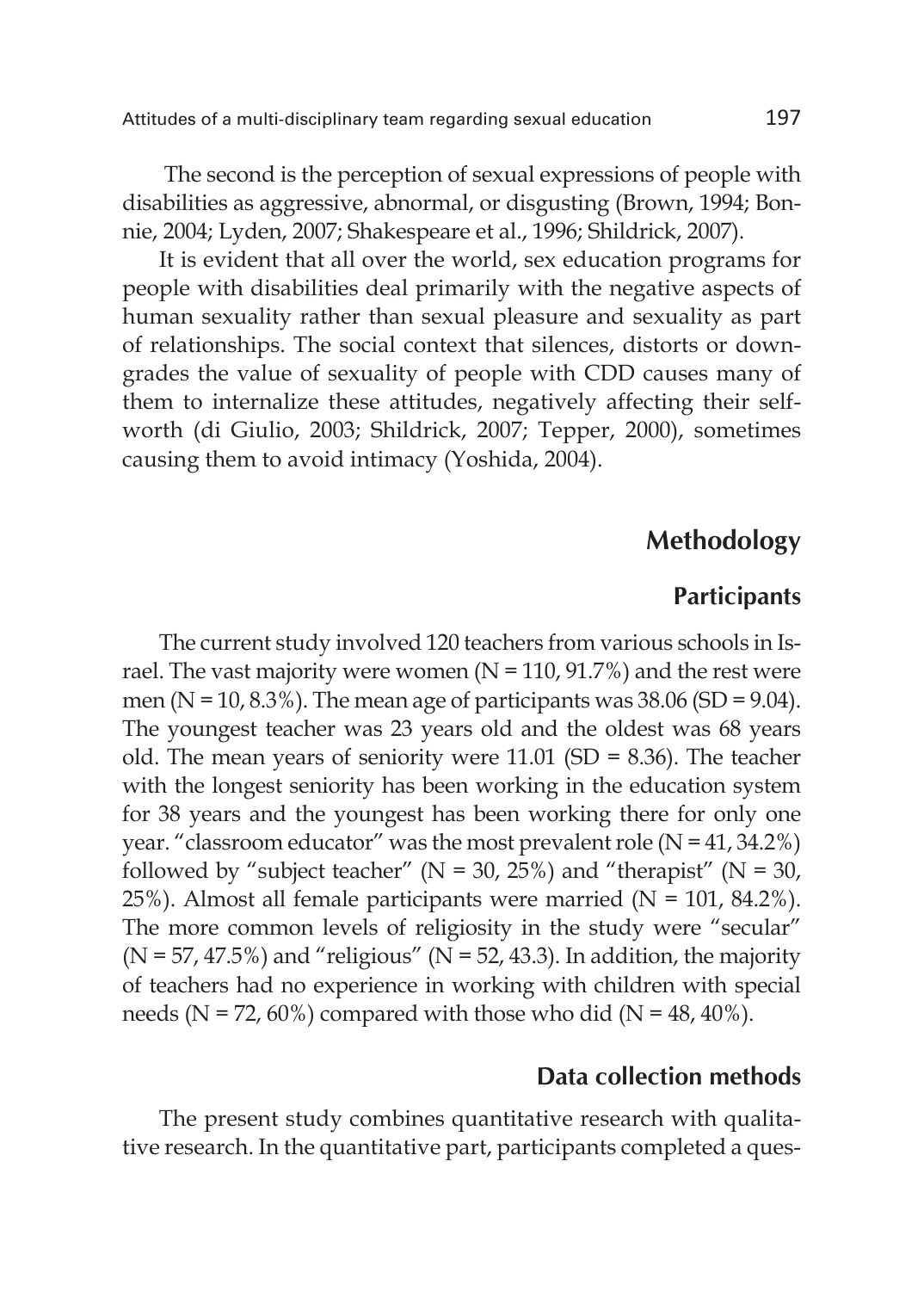tionnaire, and the qualitative part included interviews. This article presents the findings of the quantitative study.

## **Research tools**

In this study, I used the Sexual Attitude Scale (SAS) (Hudson, Murphy, & Nurius, 1983), a 25-item summated category partition scale that was designed to measure the extent to which an individual adheres to a liberal or a conservative orientation concerning sexual expression. Each item is scored on a 5-point "agree-disagree" continuum, and all but two items are worded and scored so that a higher score represents a more conservative orientation. The SAS is scored as a bipolar agree-disagree continuum, and the total score ranges from 0 to 100 with a midpoint score of 50. A score below 50 indicates a more liberal sexual attitude, and a score above 50 indicates a more conservative sexual attitude. Concerning reliability, the scale has been investigated to have an alpha coefficient of .90 or larger. Concerning validity, the scale has been investigated to have validity coefficients of .60 or greater (Hudson, Murphy, & Nurius, 1983). The following are examples of the items on the scale: "sex education should be restricted to the home;" "I think sex should be reserved for marriage;" and "there is too much sex on television. For the present study, I omitted one statement (no. 18: heavy sexual petting should be discouraged) and added 5 statements that focus on attitudes towards sexual education for people with Developmental Cognitive Disabilities (no. 25-29)

#### **Descriptive statistics**

The independent variables in the study were the level of religiosity and the educational setting in which the teacher worked (regular or special education). The dependent variable in the study was "attitudes toward sexual education among children with special needs". The mean of attitudes in the study (degree of conservatism) was  $2.44$  (SD = 0.61). An examination of the questionnaire's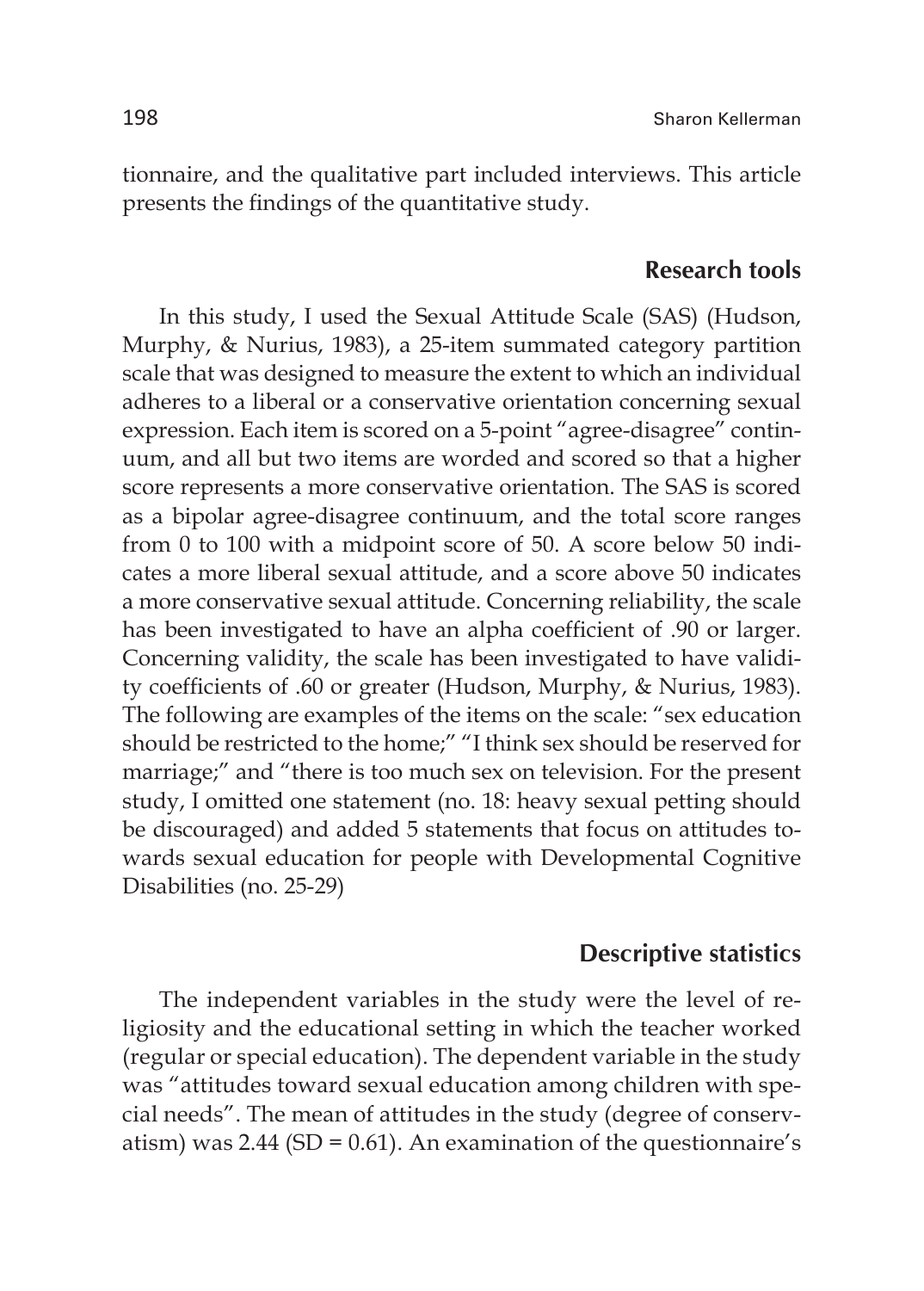Attitudes of a multi-disciplinary team regarding sexual education 199

internal reliability shows that the statements were consistent with one other, with a Cronbach α of 0.92, indicating high internal reliability.

## **Findings**

To compare the attitudes of teachers working in special education with those of teachers working in regular education, a t-test was performed for independent samples. A significant difference was found between the groups:  $t(117) = 3.46$ ,  $p < 01$ . Results indicate that the level of conservatism among special education teachers (mean=2.30) was lower than the level of conservatism among regular education teachers (mean=2.68), as shown in Figure 1.



Figure 1. Differences in the level of conservatism between regular education teachers and special education teachers.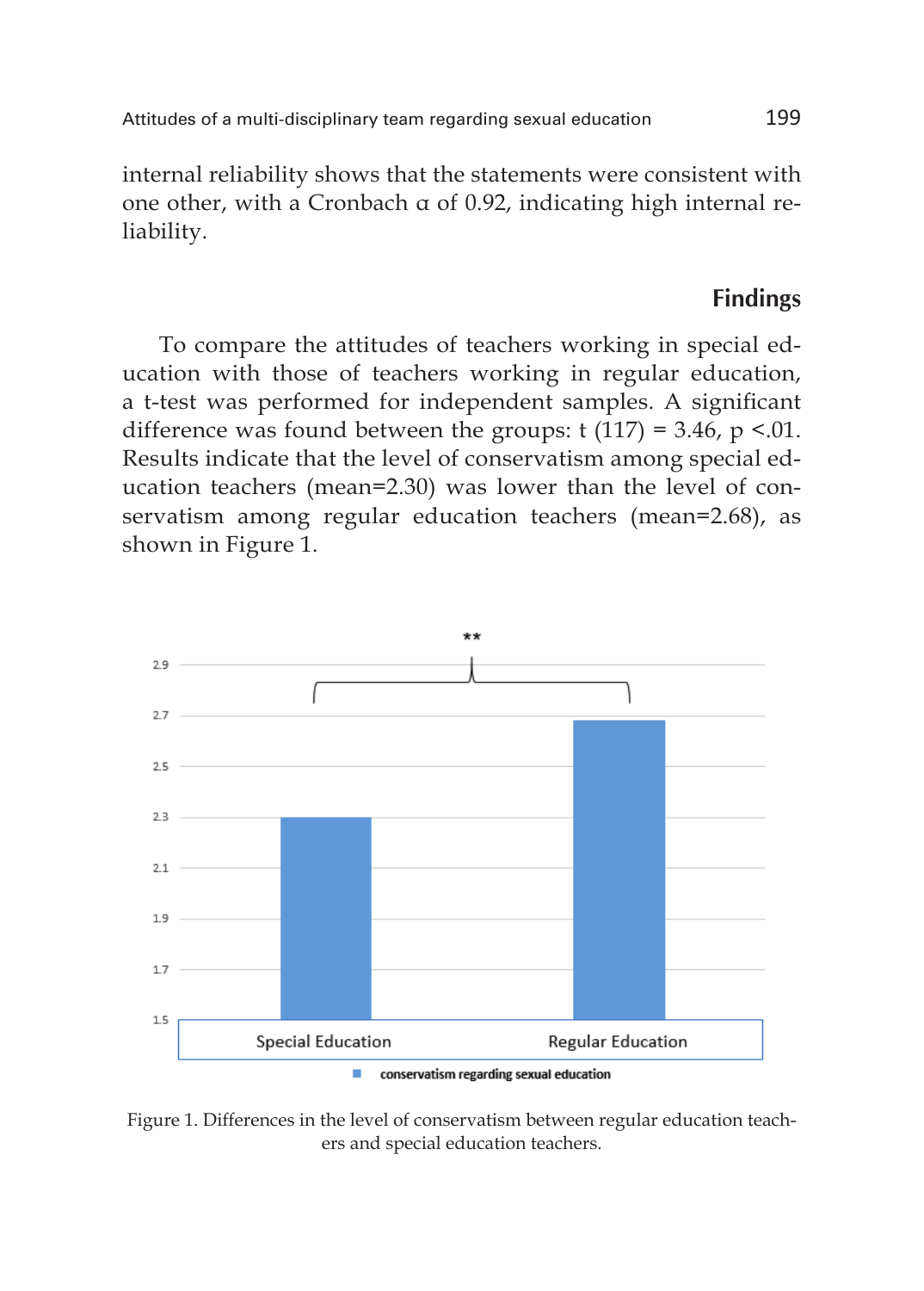To compare the attitudes of religious versus non-religious teachers, a t-test was performed for independent samples. A significant difference was found between the groups:  $t(118) = 10.66$ ,  $p \le 01$ . Results indicate that the level of conservatism among religious teachers (mean=2.85) was lower than the level of conservatism among non-religious teachers (mean=1.99), as shown in Figure 2.



Figure 2. Differences in the level of conservatism between religious and non-religious teachers.

I examined the correlation between teachers' attitudes and levels of conservatism in relation to their seniority and age. The results indicate a positive and significant correlation between the teachers' seniority and their degree of conservatism,  $r = .32$ ,  $p < .01$ , as shown in figure 3. This association suggests that teachers with greater seniority were more conservative regarding the sexual education of pupils with intellectual disabilities, meaning that the senior teachers' attitudes were more negative. However, there was no significant relation between the teachers' age and their level of conservatism,  $r = -1.10$ ,  $p = 0.28$ .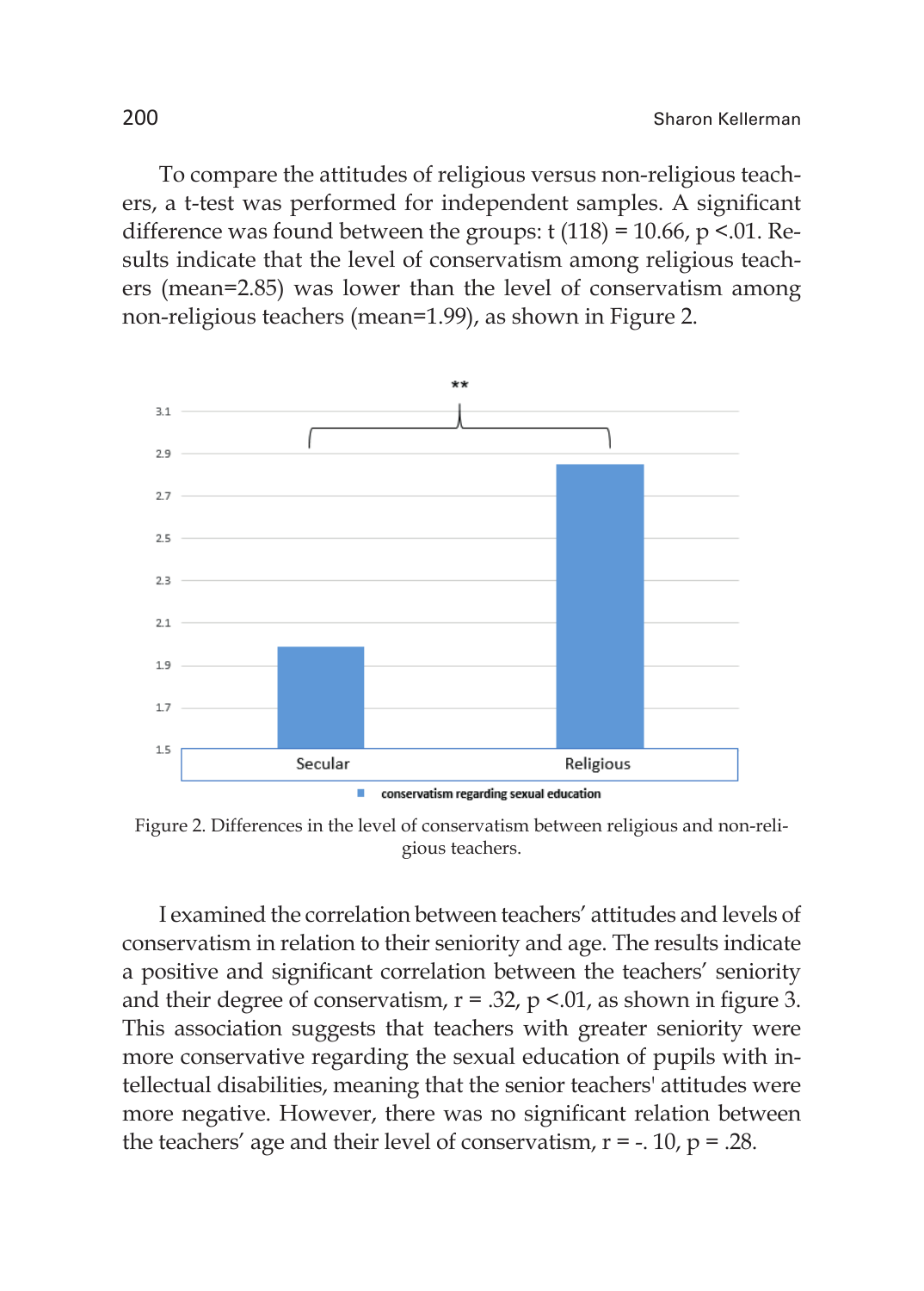

Figure 3. Diagram of the distribution of the relationship between teachers' seniority and the degree of conservatism regarding sexual education.

The study also examined whether the teacher's role at school was related to her attitudes toward sexual education and how conservative she was regarding sexual education for children with special needs. The roles of the study's participants were those of educator, subject teacher, therapist, and counselor, I performed a one-way analysis of variance (One Way ANOVA) to examine whether there was a difference in attitudes – i.e. the degree of conservatism – between the different role groups. As shown in Figure 4, there was a significant difference in the degree of conservatism F (3,109) = 5.32, p <.01. The highest degree of conservatism was found among educators (mean=2.66) and counselors (mean= 2.61). They were followed by subject teachers (mean=2.36). The school therapists displayed the lowest level of conservatism (mean=2.12).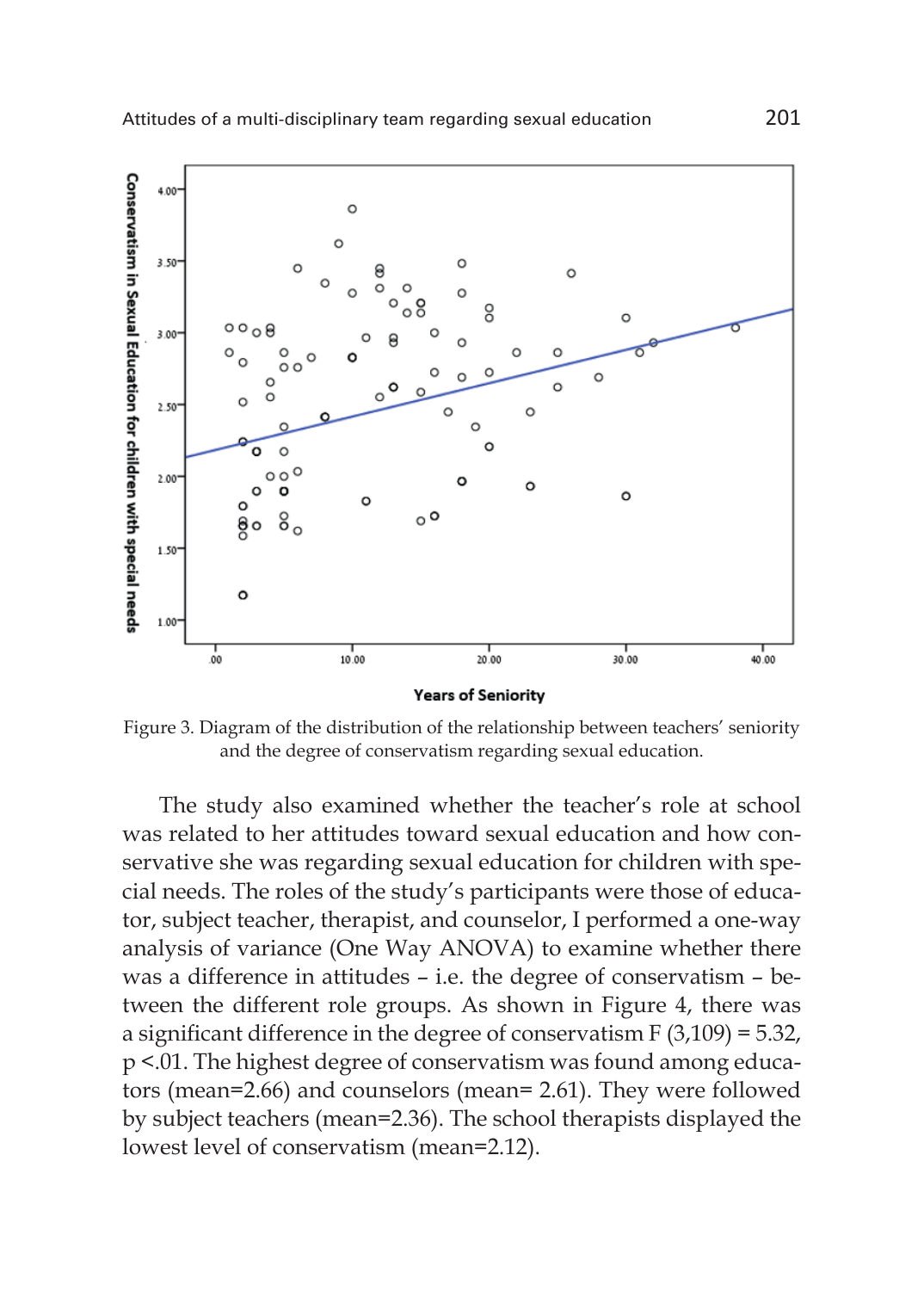

Figure 4 Differences in the average degree of conservatism by role at school.

# **Discussion**

In recent years, there is evidence of more sex education activities – in both the mainstream population and in special education in particular.

Studies also indicate that people with intellectual disabilities face challenges related to their sexuality differently from their non-disabled peers<sup>32</sup>. People with CDD have difficulty making decisions, they are inexperienced, and do not have the appropriate

<sup>32</sup> D. Schaafsma, J. M. Stoffelen, G. Kok & L.M. Curfs (2013), Exploring the development of existing sex education programmes for people with intellectual disabilities: an intervention mapping approach, *Journal of Applied Research in Intellectual Disabilities*, *26*(2), 157-166.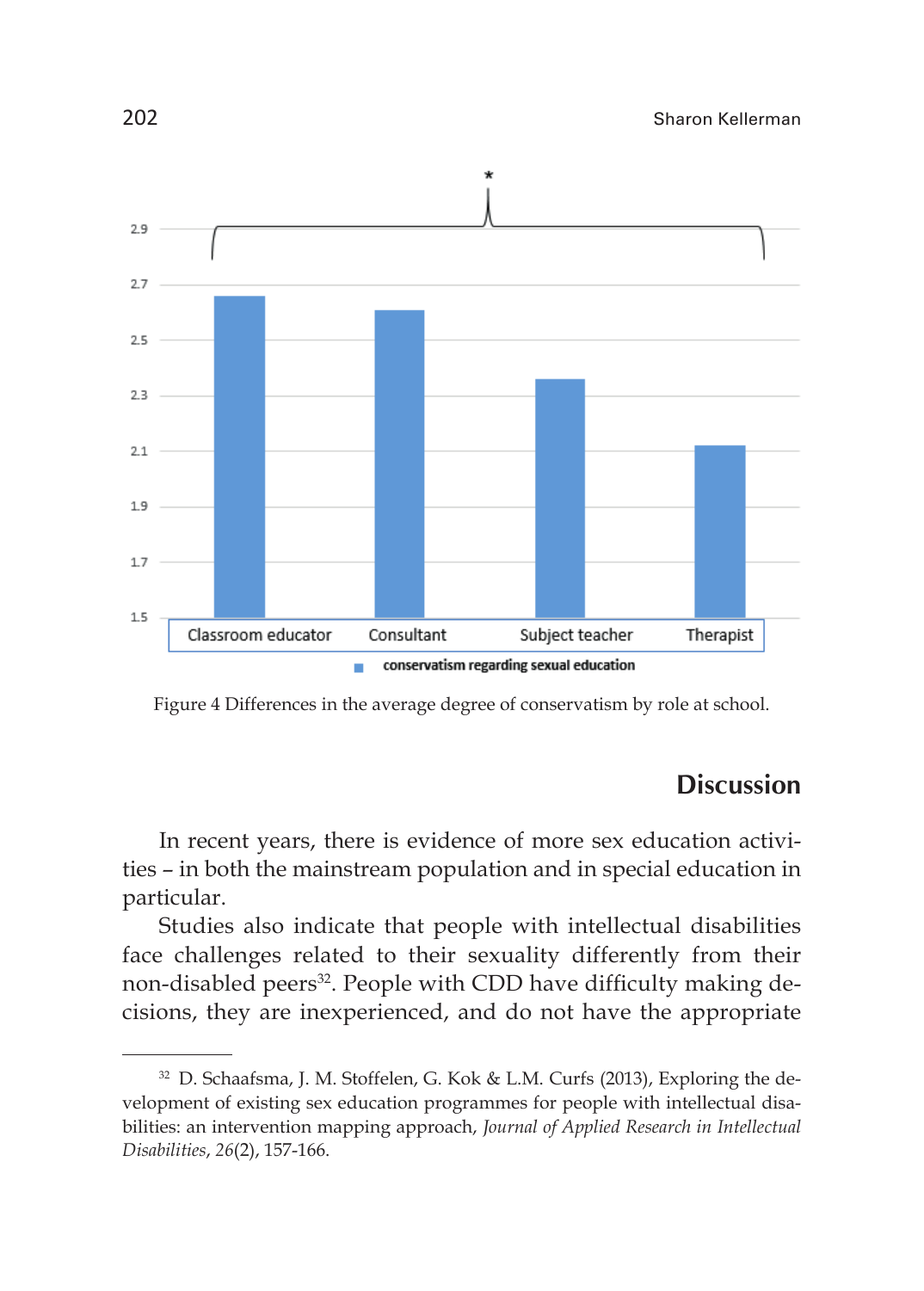skills needed to form healthy relationships. They have difficulty setting clear sexual boundaries, potentially entering into sexual exploitation situations<sup>33</sup>

In the past, sex education for students with intellectual disabilities was characterized by reluctance and confusion<sup>34</sup>, and teachers reported a lack of materials adapted to the students' special needs<sup>35</sup>. Currently, however, special education schools are engaged in this important field, writing sexual education school curricula that are tailored to the students' level of development and chronological age. Nevertheless, most professional staff report not having received appropriate training in their institution to fully address all aspects of sexual education and to provide a professional and adapted response to the students<sup>36,37, 38, 39</sup>.

It was therefore important for us to explore the attitudes of the multidisciplinary team in this field. This quantitative study examined the attitudes of multidisciplinary staff regarding sex education among students with developmental intellectual disabilities. We

<sup>33</sup> A. Swango-Wilson (2009), Perception of sex education for individuals with developmental and cognitive disability: A four cohort study, *Sexuality and Disability*, *27*(4), 223

<sup>&</sup>lt;sup>34</sup> M. P. McCabe(1993), Sex education programs for people with mental retardation, *Mental Retardation*, *31*(6), 377.

 $35$  W. J. Blanchett & P. S. Wolfe, A review of sexuality education curricula: Meeting the sexuality education needs of individuals with moderate and severe intellectual disabilities, *Research and Practice for Persons with Severe Disabilities*, *27*(1), 43-57,

<sup>2002.36</sup> M. Assoulin & H. Barnea (2002), *Survey on Operating Programs in Sex Education and Family Life Education, Ministry of Education, Pedagogical Administration*, [Hebrew]

<sup>37</sup> A. Brosh, *Awareness, knowledge and willingness to deal with sex education in school among teaching students, Research report*. Mofet Institute, 2007. [Hebrew]

<sup>&</sup>lt;sup>38</sup> A. Forer-Eilam, "And I did not know if I had the tools at all to help her deal with it or to share this big secret": attitudes of educational counselors in Israel towards gay and lesbian students, [Unpublished M.A. Thesis], The Hebrew University of Jerusalem, 2012. [Hebrew]

<sup>39</sup> K Zamir, *Education is stepping out of the closet: teachers' attitudes in Israel towards homosexuality and their willingness to address the subject in the classrooms***,** [Unpublished M.A Thesis]. Tel Aviv University, 2003. [Hebrew]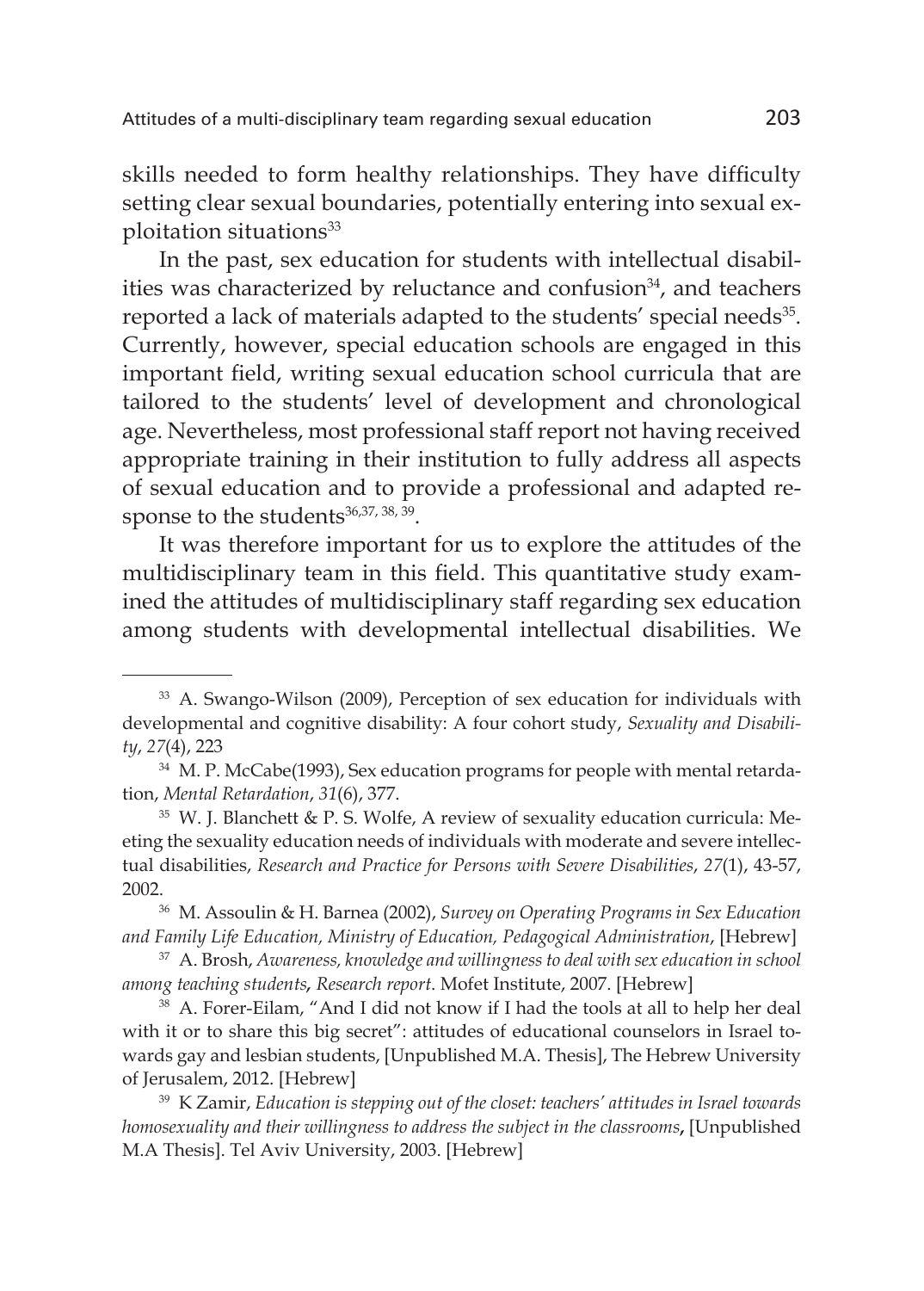were interested to learn whether there are differences in attitudes between religious and secular teachers; between regular education and special education teachers, and between educators in different roles at schools.

The study findings show that the level of conservatism among special education teachers was lower than the level of conservatism among regular education teachers, i.e., special education teachers expressed more positive attitudes toward sexual education. Presumably, the training that special education teachers receive, and their actual work with this population, contribute to their positive attitude. This finding is consistent with Pebdani's study<sup>40</sup>, which examined the attitudes of people working in care homes for people with intellectual disabilities, and found that training and mentoring have a positive effect on their attitudes towards the sexual rights of people with intellectual disabilities.

The findings also indicated that the level of conservatism among religious teachers was higher than the level of conservatism among non-religious teachers, i.e., non-religious teachers expressed more positive attitudes. This finding is consistent with the findings of Berger et al. (2004), who found that teachers with a high level of faith in God disagree with gender equality, homosexuality rights, abortion or contraceptive methods, as well as with the teaching of the social component of sexual education before the age of 15.

The findings are also congruent with those of Ionescu and colleauges<sup>41</sup>, who found that participants who rated their religious level as high presented a conservative approach to teaching sex education, while those rating their level of religiosity as lower tended to

<sup>40</sup> R. N. Pebdani, Attitudes of group home employees towards the sexuality of individuals with intellectual disabilities, *Sexuality and Disability*, *34*(3), 329-339,

<sup>2016.&</sup>lt;br><sup>41</sup> C. E. Ionescu, A. S. Rusu & C. Costea-Bărluțiu, Attitudes of Special Education teachers towards sexual education of students with intellectual disabilities: Effects of religiosity and professional experiences, *Educatia 21* (17), 102-111, 2019.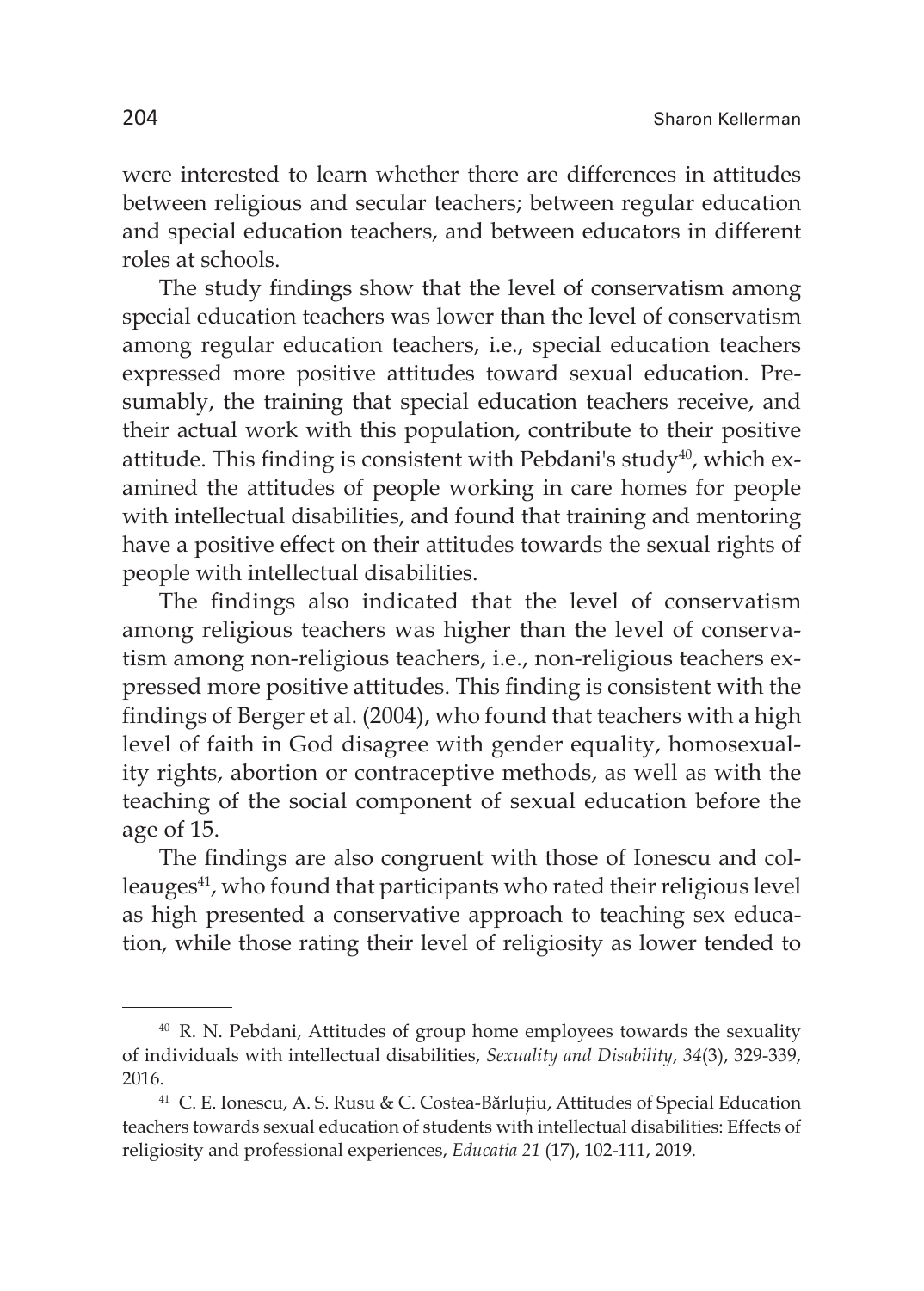talk about sex education, and their general attitude towards sexuality was more positive.

It was also found that there is a positive and significant relation between the seniority of teachers and their degree of conservatism: the more years of experience teachers had, the more negative were their attitudes regarding the sexual education of students with Developmental Cognitive Disabilities (DCD).

This finding is consistent with the study of Ionescu and colleagues<sup>42</sup> who investigated the relationship between teachers' age and teachers' attitudes toward teaching sex education in special education schools. They found that the older the teacher, the more negative his attitudes. Although we did not find a connection between attitudes and age, it is likely to assume that teachers with more years of experience/greater seniority are mostly older. Hence, teachers with more seniority and greater teaching experience do not necessarily have more open-minded and less conservative attitudes. Veteran teachers also need training in sex education, for their attitudes to be more positive.

The study also examined the relationship between the role of the teacher and that teacher's attitudes. The study reveals surprising findings – the highest degree of conservatism was found among teachers and counselors, followed by professional teachers and then school therapists – who demonstrated the lowest level of conservatism. This means that the most positive attitudes were found among the paramedical therapists and the more negative – among the educators and counselors.

The fact that therapists presented the most positive attitudes is not surprising: the results of this study are consistent with other studies discussing caregivers' perceptions of sexuality among people with special needs. Studies indicate that, in general, therapists

 $42$  C. E. Ionescu, A. S. Rusu & C. Costea-Bărluțiu, Attitudes of Special Education teachers towards sexual education of students with intellectual disabilities: Effects of religiosity and professional experiences, *Educatia 21* (17), 102-111, 2019.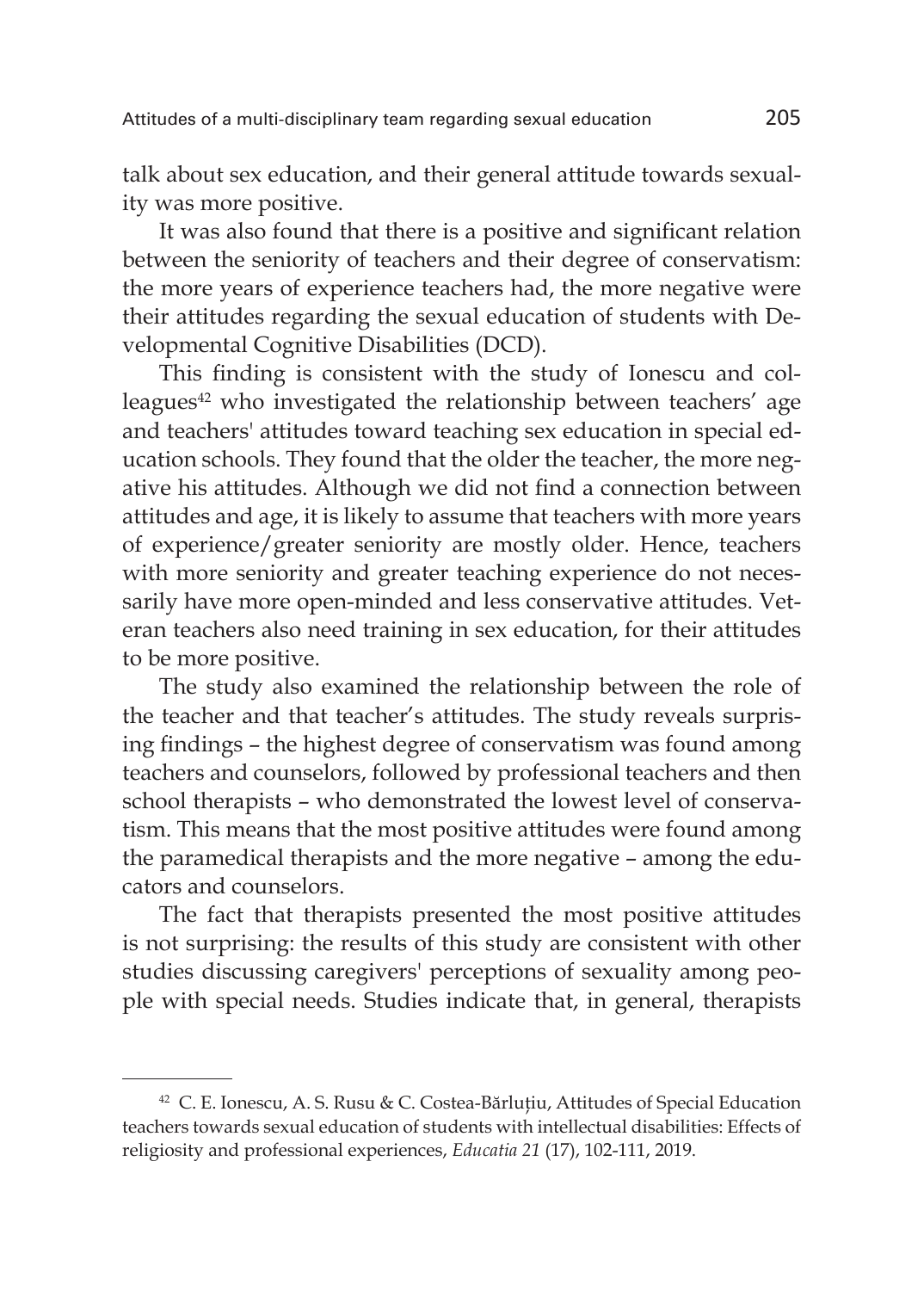have positive perceptions about sexuality and intimate relationships of adults with CDD43, 44, 45, 46, 47, 48.

The surprising finding is the attitudes of the educators, who manifested a high degree of conservatism, and more negative attitudes, towards sex education. One would expect that educators, who are in daily and intensive contact with students, would be aware of the need for sex education, and that their attitudes would be positive, and less conservative. This finding can be explained by the ambivalence that educators feel: on the one hand, they are aware of the need, while on the other hand, they are also aware of the disability. Other studies show that people can have contradicting perceptions, as for example, in the results of Wilkinson's<sup>49</sup> study. These findings showed that while therapists related to people with intellectual disabilities as "normal" and" as having the same rights of others", they also referred to their functional impairments, and viewed their sexuality as problematic.

<sup>43</sup> M. Aunos & M. A. Feldman, Attitudes towards sexuality, sterilization and parenting rights of persons with intellectual disabilities, *Journal of Applied Research in Intellectual Disabilities*, *15*(4), 285-296, 2002.

<sup>44</sup> G. Bazzo, L. Nota, S. Soresi, L. Ferrari, & P. Minnes, Attitudes of social service providers towards the sexuality of individuals with intellectual disability, *Journal of Applied Research in Intellectual Disabilities*, *20*(2), 110-115, 2007.

 $45$  M. Cuskelly, & R. Bryde, Attitudes towards the sexuality of adults with an intellectual disability: parents, support staff, and a community sample, *Journal of Intellectual and Developmental Disability*, *29*(3), 255-264, 2004.

<sup>46</sup> L. Gilmore, L & B. Chambers, Intellectual disability and sexuality: Attitudes of disability support staff and leisure industry employees, *Journal of Intellectual and Developmental Disability*, *35*(1), 22-28, 2010.

 $47$  V. J. Wilkinson, K. Theodore & R. Raczka, 'As normal as possible': Sexual identity development in people with intellectual disabilities transitioning to adulthood, *Sexuality and Disability, 33*(1), 93-105, 2015

<sup>48</sup> K. Ćwirynkało, S. Byra & A. Żyta, Sexuality of adults with intellectual disabilities as described by support staff workers, *Hrvatska Revija za Rehabilitacijska Istrazivanja*, *<sup>53</sup>*, 77-87, 2017. 49 V. J. Wilkinson, K. Theodore & R. Raczka, 'As normal as possible': Sexual

identity development in people with intellectual disabilities transitioning to adulthood, *Sexuality and Disability, 33*(1), 93-105, 2015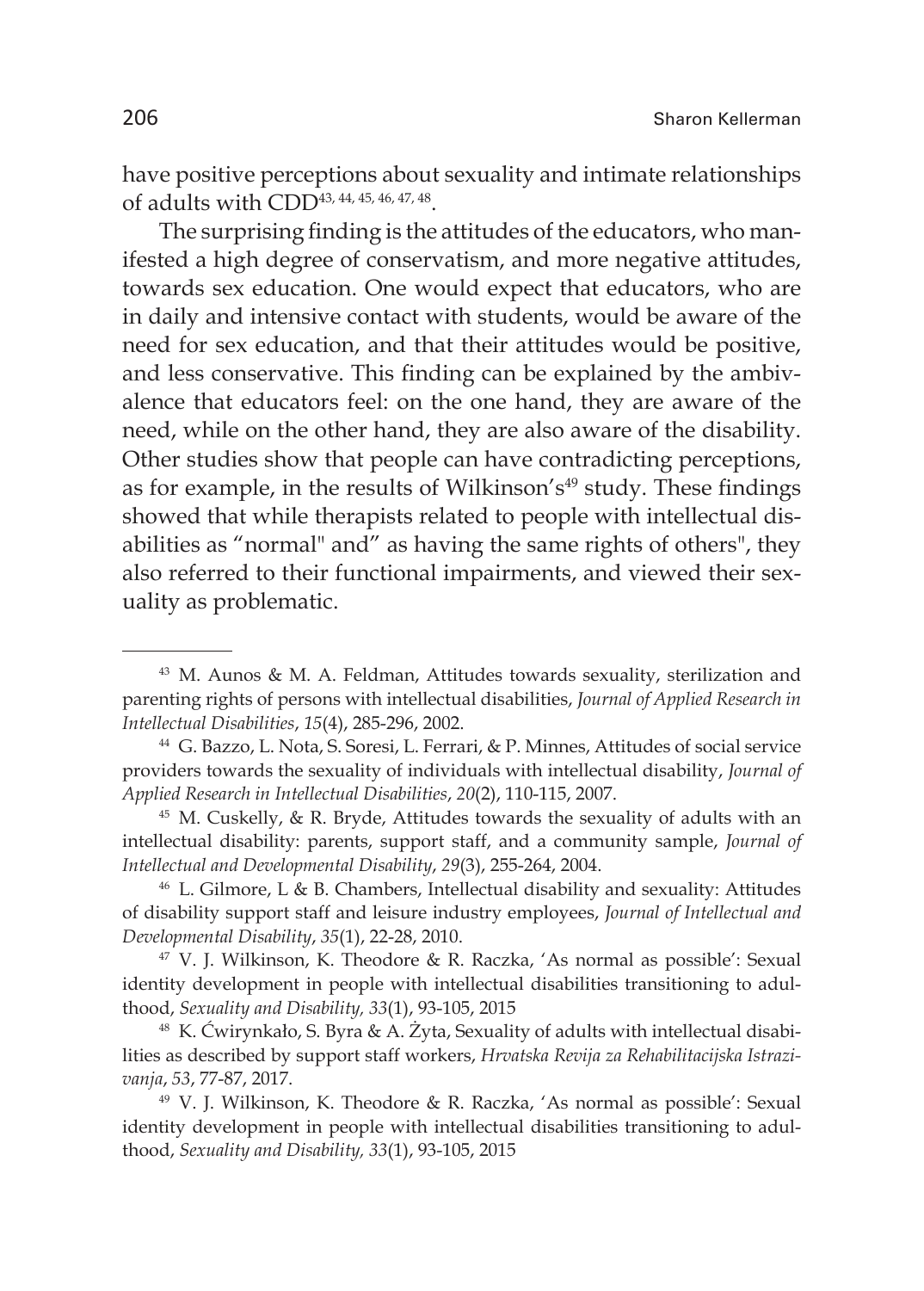Attitudes of a multi-disciplinary team regarding sexual education 207

The results of the present study are consistent with previous studies<sup>50, 51, 52, 53, 54</sup>. Similar to the results found by Wilkinson and colleagues<sup>55</sup>, the therapists in the present study seemed caught between different perceptions. On the one hand, they presented people with CDD as 'normal' and having the same rights as others; and on the other hand, they subscribed to societal ideas about their functional deficits, perceiving their sexuality as a problem.

# **Practical implications**

Studies indicate that most adolescents with intellectual disabilities have only limited knowledge about sexuality and fewer opportunities to learn about it<sup>56, 57</sup>. Hence, discussing sexual education with students with CDD is the role of the multidisciplinary staff members.

<sup>50</sup> M. Aunos & M. A. Feldman, Attitudes towards sexuality, sterilization and parenting rights of persons with intellectual disabilities, *Journal of Applied Research in Intellectual Disabilities*, *15*(4), 285-296, 2002.

<sup>51</sup> G. Bazzo, L. Nota, S. Soresi, L. Ferrari & P. Minnes, Attitudes of social service providers towards the sexuality of individuals with intellectual disability, *Journal of Applied Research in Intellectual Disabilities*, *20*(2), 110-115, 2007.

<sup>52</sup> M. Cuskelly & R. Bryde, Attitudes towards the sexuality of adults with an intellectual disability: parents, support staff, and a community sample, *Journal of Intellectual and Developmental Disability*, *29*(3), 255-264, 2004.

<sup>53</sup> L, Gilmore & B, Chambers, Intellectual disability and sexuality: Attitudes of disability support staff and leisure industry employees, *Journal of Intellectual and Developmental Disability*, *35*(1), 22-28, 2010.

<sup>54</sup> V. J. Wilkinson, K. Theodore & R. Raczka, 'As normal as possible': Sexual identity development in people with intellectual disabilities transitioning to adulthood, *Sexuality and Disability, 33*(1), 93-105, 2015.

<sup>55</sup> V. J. Wilkinson, K. Theodore R. Raczka, 'As normal as possible': Sexual identity development in people with intellectual disabilities transitioning to adulthood, *Sexuality and Disability, 33*(1), 93-105, 2015.

<sup>56</sup> M. M. Cheng J. R. Udry, Sexual behaviors of physically disabled adolescents in the United States, *Journal of Adolescent Health*, *31*(1), 48-58, 2002.

 $57$  G. H. Murphy & A. O'callaghan, Capacity of adults with intellectual disabilities to consent to sexual relationships, *Psychological Medicine*, *34*(7), 1347, 2004.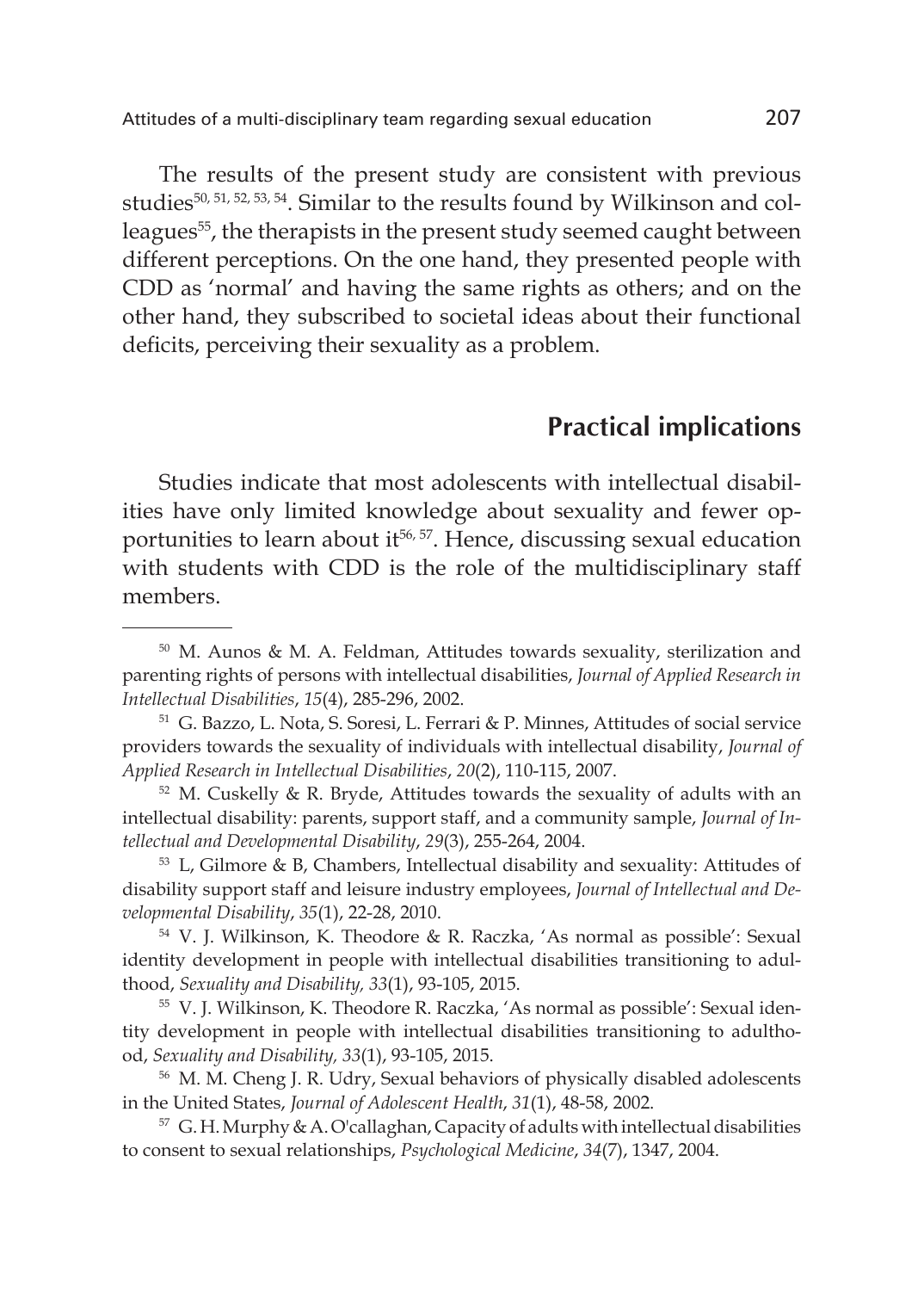These findings suggest that training is needed for teachers in regular education, and among religious teachers, who are more conservative concerning sex education for people with special needs. Findings also suggest that there is a connection between the teacher's role and her attitudes, and that teachers' training should take into account their respective disciplines. Veteran teachers have shown more negative attitudes, which is why training, not only among teaching students and young teachers but also among veteran teachers has an impact on their attitudes towards sex education among people with special needs. This training, beyond the knowledge provided, will facilitate changes in social attitudes and promote a more positive view towards people with special needs.

This study adds to the body of knowledge on sex education among special education students, as well as the attitudes of members of the multidisciplinary staff. The study has responded to the call to turn the spotlight on the training of teaching students, the training of veteran teachers, and the training of religious teachers – given the potential and value of such training to the changing of attitudes, and promoting a less conservative standpoint. It is hoped that such training will result in an effective sexual education among special education students, thus promoting maximal quality of life in the sexual domain as well.

## **Study limitations and Future Research**

The current study involved mainly women, both religious and secular, with very few male teachers and Ultra-Orthodox teachers. It is recommended to conduct a similar study and examine the relationship between gender and attitudes toward sex education. In light of the significant changes taking place in Ultra-Orthodox society regarding sexual education, I would recommend conducting research examining the attitudes of Ultra-Orthodox staff, of both genders, towards sexual education among people with CDD.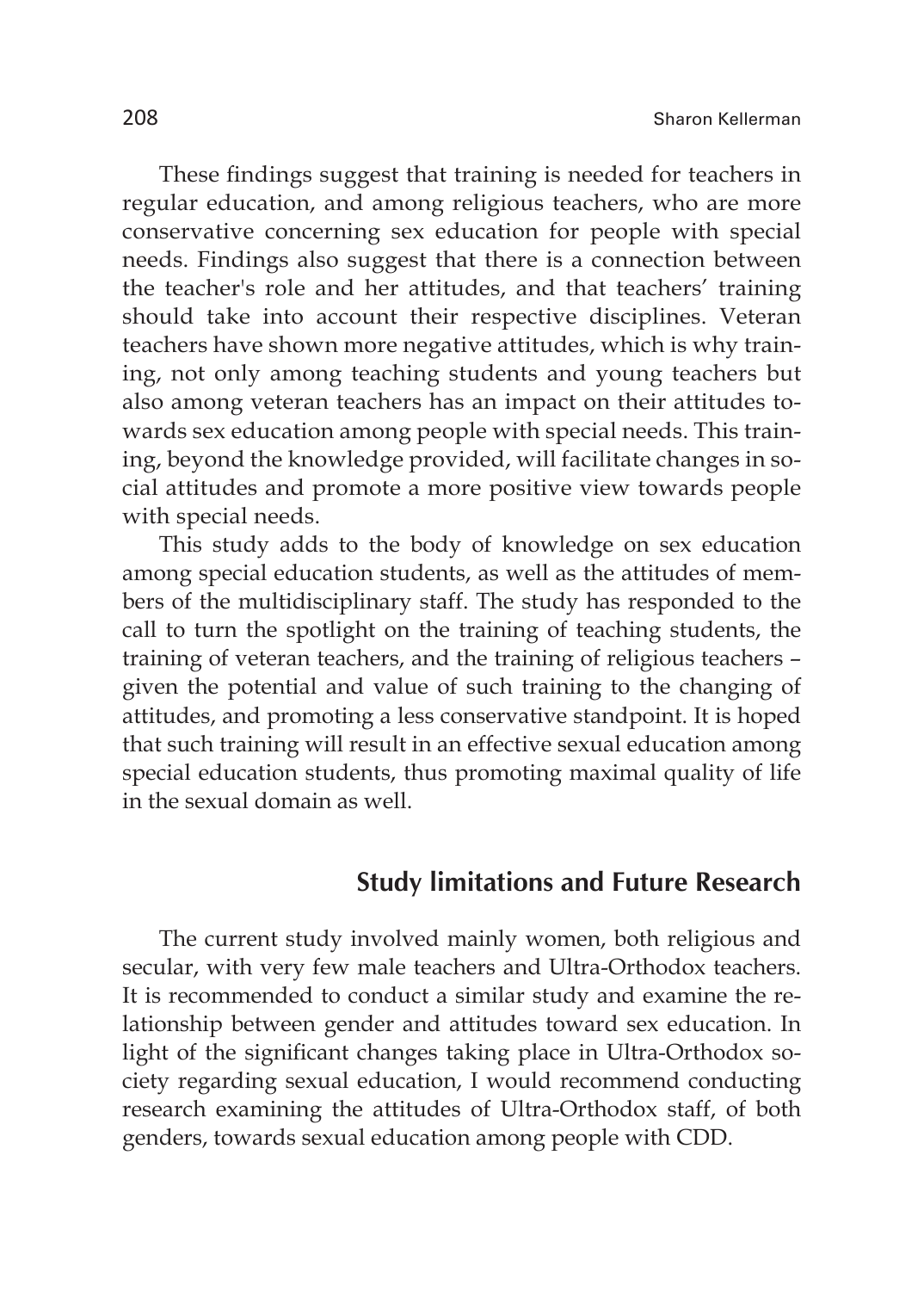# References

- Aloni, R. (1998). Sexual therapy of people with mental retardation. In A. Duvdevani et al., (Eds.), *Parenting and Developmental Disabilities in Israel*, pp. 151-163. Magnes. [Hebrew]
- American Association on Mental Retardation. (2002*). Mental retardation*: definition classification, and systems of supports (10th Ed). AAMA.
- Arnan, K. (1995). *Life Skills for 5th-6th Grades: Skills, developmental and preventive issues for the state and state religious primary schools*. Maa'lot. [Hebrew]
- Assoulin, M. and Barnea, H. (2002). *Survey on Operating Programs in Sex Education and Family Life Education. Ministry of Education, Pedagogical Administration*. [Hebrew]
- Aunos, M., & Feldman, M. A. (2002). Attitudes towards sexuality, sterilization and parenting rights of persons with intellectual disabilities. *Journal of Applied Research in Intellectual Disabilities*, *15*(4), 285-296.
- Bazzo, G., Nota, L., Soresi, S., Ferrari, L., & Minnes, P. (2007). Attitudes of social service providers towards the sexuality of individuals with intellectual disability. *Journal of Applied Research in Intellectual Disabilities*, *20*(2), 110-115.
- Blanchett, W. J., & Wolfe, P. S. (2002). A review of sexuality education curricula: Meeting the sexuality education needs of individuals with moderate and severe intellectual disabilities. *Research and Practice for Persons with Severe Disabilities*, *27*(1), 43-57.
- Bonnie, S. (2004). Disabled people, disability and sexuality. *Disabling barriers-Enabling Environments*, *19*, 124-132.
- Box, M., & Shawe, J. (2014). The experiences of adults with learning disabilities attending a sexuality and relationship group: "I want to get married and have kids". *Journal of Family Planning and Reproductive Health Care*, *40*(2), 82-88.
- Brosh, A. (2007). *Awareness, knowledge and willingness to deal with sex education in school among teaching students. Research report*. Mofet Institute. [Hebrew]
- Brown, H. (1994). 'An ordinary sexual life?': A review of the normalisation principle as it applies to the sexual options of people with learning disabilities. *Disability & Society*, *9*(2), 123-144.
- Cheng, M. M., & Udry, J. R. (2002). Sexual behaviors of physically disabled adolescents in the United States. *Journal of Adolescent Health*, *31*(1), 48-58.
- Cuskelly, M., & Bryde, R. (2004). Attitudes towards the sexuality of adults with an intellectual disability: parents, support staff, and a community sample. *Journal of Intellectual and Developmental Disability*, *29*(3), 255-264.
- Ćwirynkało, K., Byra, S., & Żyta, A. (2017). Sexuality of adults with intellectual disabilities as described by support staff workers. *Hrvatska Revija za Rehabilitacijska Istrazivanja*, *53*, 77-87.
- di Giulio, G. (2003). Sexuality and People Living with Physical or Developmental Disabilities: A Review of Key Issues. *Canadian Journal of Human Sexuality*, *12*(1).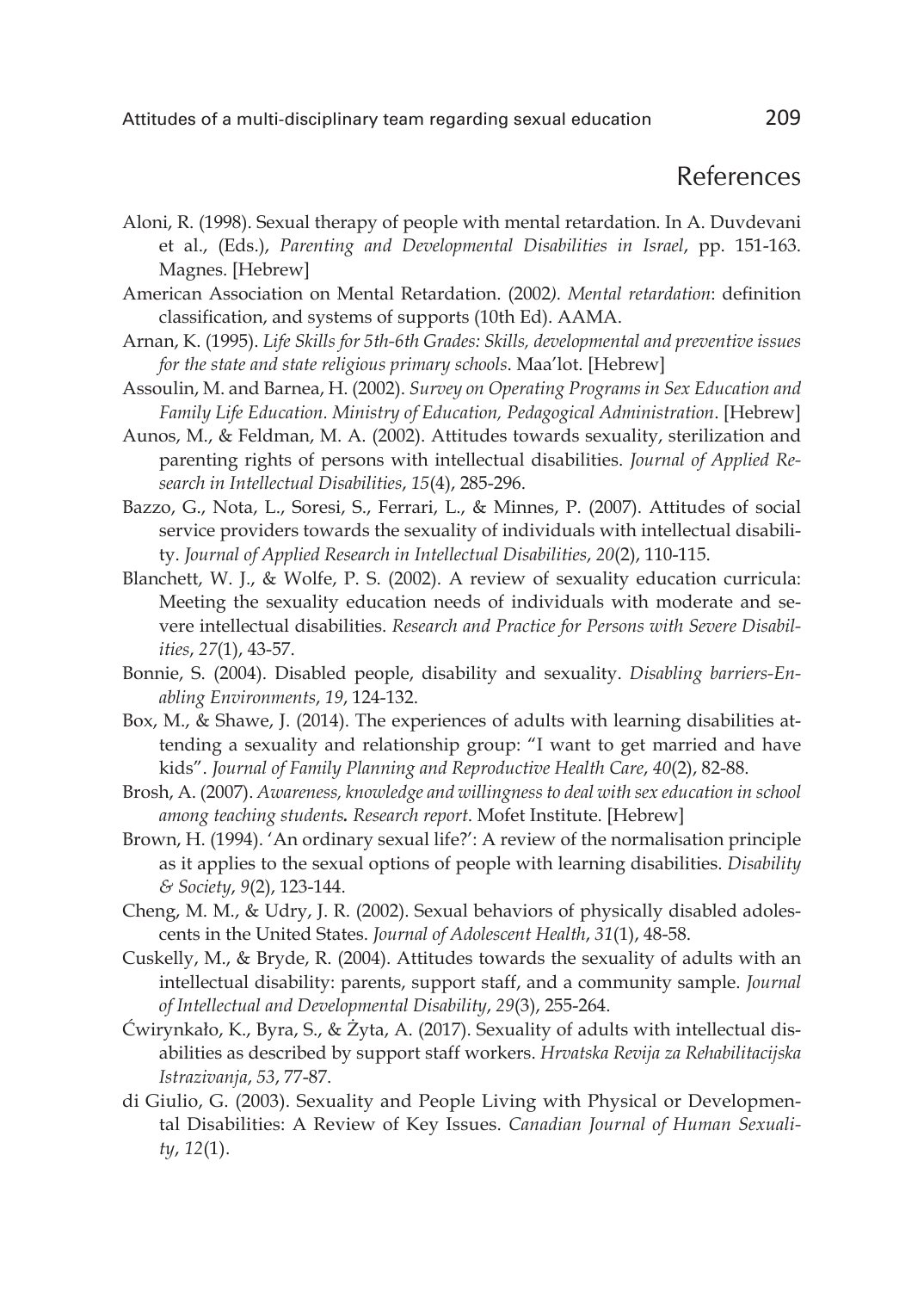- Finan, S. L. (1997). Promoting healthy sexuality: guidelines for infancy through preschool. *The Nurse Practitioner*, *22*(10), 79-80.
- Firstater, E., & Lapidot-Berman, Y. (2018). Sex education why bother? The contribution of a course in human sexuality to teaching students. *Rav Gvanim: Mekhkar va'Siach, 16*, 81-53. [Hebrew]
- Forer-Eilam, A. (2012). "And I did not know if I had the tools at all to help her deal with it or to share this big secret": attitudes of educational counselors in Israel towards gay and lesbian students. [Unpublished M.A. Thesis]. The Hebrew University of Jerusalem. [Hebrew]
- Furey, E. M. (1994). Sexual abuse of adults with mental retardation: Who and where. *Mental Retardation*, *32*(3), 173.
- Gilmore, L., & Chambers, B. (2010). Intellectual disability and sexuality: Attitudes of disability support staff and leisure industry employees. *Journal of Intellectual and Developmental Disability*, *35*(1), 22-28.
- Grenon, I., & Merrick, J. (2014). Intellectual and developmental disabilities: eugenics. *Frontiers in Public Health*, *2*, 201.
- Gunn, M. G. (1986). Sexual rights of mentally handicapped. Division of Legal and Criminological Psychology of BPS.
- Guvrin, N. (2007) Flowers, butterflies and bees: Sex education for children and youth in the Land of Israel. *Olam Katan, 3*, 82-66.
- Ionescu, C. E., Rusu, A. S., & Costea-Bărlutiu, C. (2019). Attitudes of Special Education teachers towards sexual education of students with intellectual disabilities: Effects of religiosity and professional experiences. *Educatia 21* (17), 102-111.
- Kempton, W., & Kahn, E. (1991). Sexuality and people with intellectual disabilities: A historical perspective. *Sexuality and Disability*, *9*(2), 93-111.
- King, R., & Richards, D. (2002). Sterilization and birth control. In D. Griffiths., D. Richards, P. Fedoroff, & S. L. Watson (Eds.), Ethical dilemmas: Sexuality and developmental disability. NADD Press. 227-254.
- Kukulu, K., Gürsoy, E., & Sözer, G. A. (2009). Turkish university students' beliefs in sexual myths. *Sexuality and Disability*, *27*(1), 49-59.
- Lacey, P., & Lomas, J. (2013). *Support services and the curriculum: A practical guide to collaboration*. Routledge.
- Lachover, Y., & Argaman, R. (2007). *Towards Sexual Maturity Aspects of Sex Education from a Social Perspective, A Guide for Special Education Teams*. Maa'lot. [Hebrew]
- Lyden, M. (2007). Assessment of sexual consent capacity. *Sexuality and Disability*, *25*(1), 3-20.
- Manor-Binyamini, I. (2003). Collaboration within a multidisciplinary team at a special education school**.** *Issues in Special Education and Rehabilitation, 18* (1), 61-74. [Hebrew]
- Manor-Binyamini, I. (2009). Multidisciplinary teamwork theory, research, and application. Ministry of Education, publications division.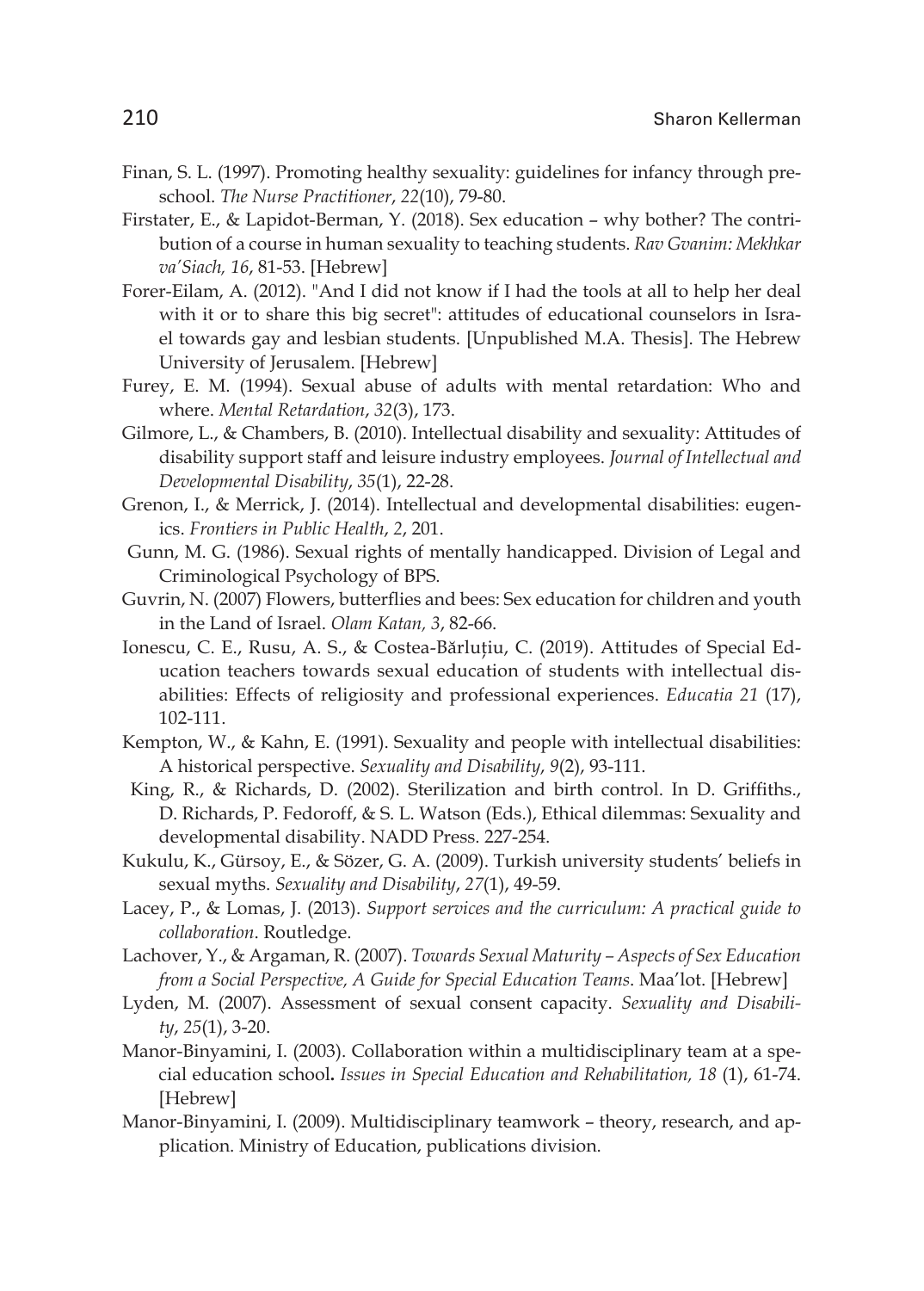- McCabe, M. P. (1993). Sex education programs for people with mental retardation. *Mental Retardation*, *31*(6), 377.
- Murphy, G. H., & O'callaghan, A. (2004). Capacity of adults with intellectual disabilities to consent to sexual relationships. *Psychological Medicine*, *34*(7), 1347.
- Nissim, D. (1997). Social attitudes towards the sexuality of the mentally retarded person. *Issues in Special Education and Rehabilitation, 13*(1), 44-49. [Hebrew]
- Pebdani, R. N. (2016). Attitudes of group home employees towards the sexuality of individuals with intellectual disabilities. *Sexuality and Disability*, *34*(3), 329-339.
- Rogers, C. (2010). But it's not all about the sex: Mothering, normalisation and young learning disabled people. *Disability & Society*, *25*(1), 63-74.
- Sanders, T. (2007). The politics of sexual citizenship: commercial sex and disability. *Disability & Society*, *22*(5), 439-455.
- Schaaf, M. (2011). Negotiating sexuality in the convention on the rights of persons with disabilities. *SUR-International Journal on Human Rights*, *14*, 113.
- Schaafsma, D., Kok, G., Stoffelen, J. M. T., & Curfs, L. M. G. (2017). People with intellectual disabilities talk about sexuality: implications for the development of sex education. *Sexuality and disability*, *35*(1), 21-38.
- Schaafsma, D., Stoffelen, J. M., Kok, G., & Curfs, L. M. (2013). Exploring the development of existing sex education programmes for people with intellectual disabilities: an intervention mapping approach. *Journal of Applied Research in Intellectual Disabilities*, *26*(2), 157-166.
- Sciaraffa, M. (2012). Suzie's Mommy Is Having a Baby: Don't Freak out! Healthy Sexuality Development in Young Children. *Exchange: The Early Childhood Leaders' Magazine Since 1978*, *207*, 104-108.
- Sciaraffa, M., & Randolph, T. (2011). "You want me to talk to children about what?": Responding to the subject of sexuality development in young children. *YC Young Children*, *66*(4), 32.
- Shaked, L. (2006). Implementation process of the Special Education Law in Israel. [Unpublished Ph.D. dissertation] Bar Ilan University. [Hebrew]. https://www. nli.org.il/he/dissertations/NNL\_ALEPH002523741/NLI
- Shakespeare, T., Gillespie-Sells, K., & Davies, D. (1996). The Sexual Politics of Disability. Cassell.
- Shildrick, M. (2007). Contested pleasures: The sociopolitical economy of disability and sexuality. *Sexuality Research & Social Policy*, *4*(1), 53.
- Swango-Wilson, A. (2009). Perception of sex education for individuals with developmental and cognitive disability: A four cohort study. *Sexuality and Disability*, *27*(4), 223.
- Tepper, M. S. (2000). Sexuality and disability: The missing discourse of pleasure. *Sexuality and Disability*, *18*(4), 283-290.
- Tredgold, A. F., Soddy, K., Tredgold, R. F., & Dunkley, E. W. (1963). *Textbook of Mental Deficiency (subnormality): By RF Tredgold and K. Soddy, with the Assistance of EW Dunkley [et Al.]*. Baillière, Tindall, and Cox.